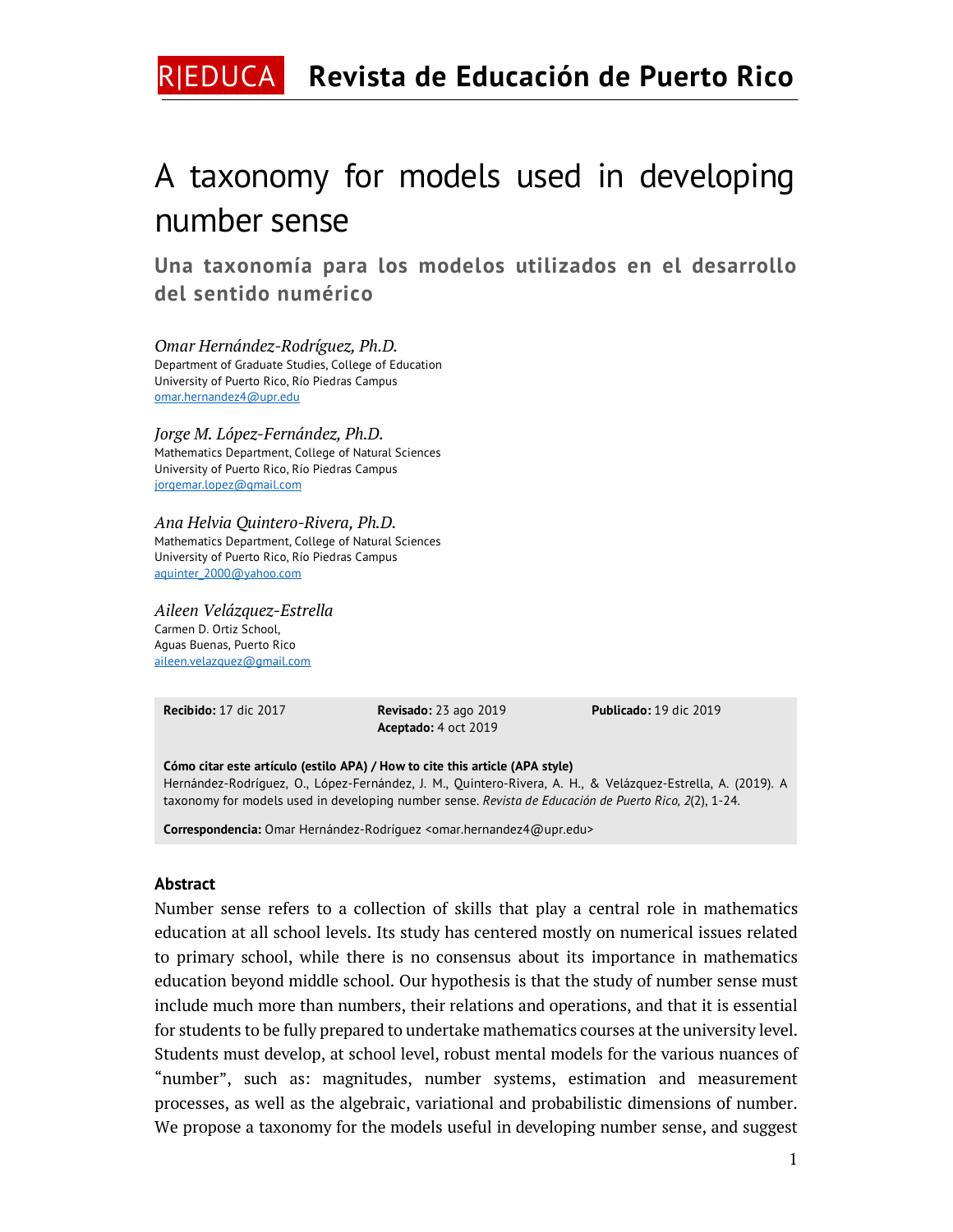ideas on how teachers can use it to translate those models into mental structures to help students build the basis for the study of mathematics in higher education.

**Keywords:** number sense, real numbers, dimensions of number sense, numbers

#### **Resumen**

El sentido numérico se refiere a una colección de habilidades que desempeñan un papel central en la educación matemática en todos los niveles escolares. Su estudio se ha centrado principalmente en cuestiones numéricas relacionadas con la escuela primaria, y no hay consenso sobre su importancia en la educación matemática más allá de la escuela intermedia. Nuestra hipótesis afirma que el sentido numérico debe incluir mucho más que números, sus relaciones y operaciones, y que es esencial para que los estudiantes estén completamente preparados para emprender cursos de matemáticas a nivel universitario. Los alumnos deben desarrollar, a nivel escolar, modelos mentales robustos para las diversas acepciones de "número", tales como: las magnitudes, los sistemas numéricos, los procesos de medición y estimación, y las dimensiones algebraicas, variacionales y probabilísticas del número. Proponemos una taxonomía de los modelos útiles para desarrollar el sentido numérico y sugerimos ideas sobre cómo los maestros pueden usarla para traducir dichos modelos en estructuras mentales que ayuden a los estudiantes a construir la base para el estudio de las matemáticas en educación superior.

**Palabras clave:** sentido numérico, pensamiento numérico, numeración, didáctica de los números

> *Sandow: Ramanju, they all call you a genius. Ramanujan: What! Me a genius! Look at my elbow, it will tell you the story. Sandow: What is all this Ramanju? Why is it so rough and black? Ramanujan: My elbow has become rough and black in making a genius of me! Night and day I do my calculation on slate. It is too slow to look for a rag to wipe it out with. I wipe out the slate almost every few minutes with my elbow. Ramanujan – The Man and the Mathematician (pp. 25-26).*

## **Antecedents**

In February 1989, the National Science Foundation sponsored a conference, convened in San Diego, California, with the purpose of establishing the foundations for research on number sense and related topics. The discussions were focused on the following questions:

- What is number sense? How do we assess it? How do we teach it? How is it linked to mental computation and computational estimation?
- What research questions regarding these issues need to be addressed? What are the theoretical foundations for this research? How does research in other areas of mathematics learning relate to this agenda and to the foundations for this research?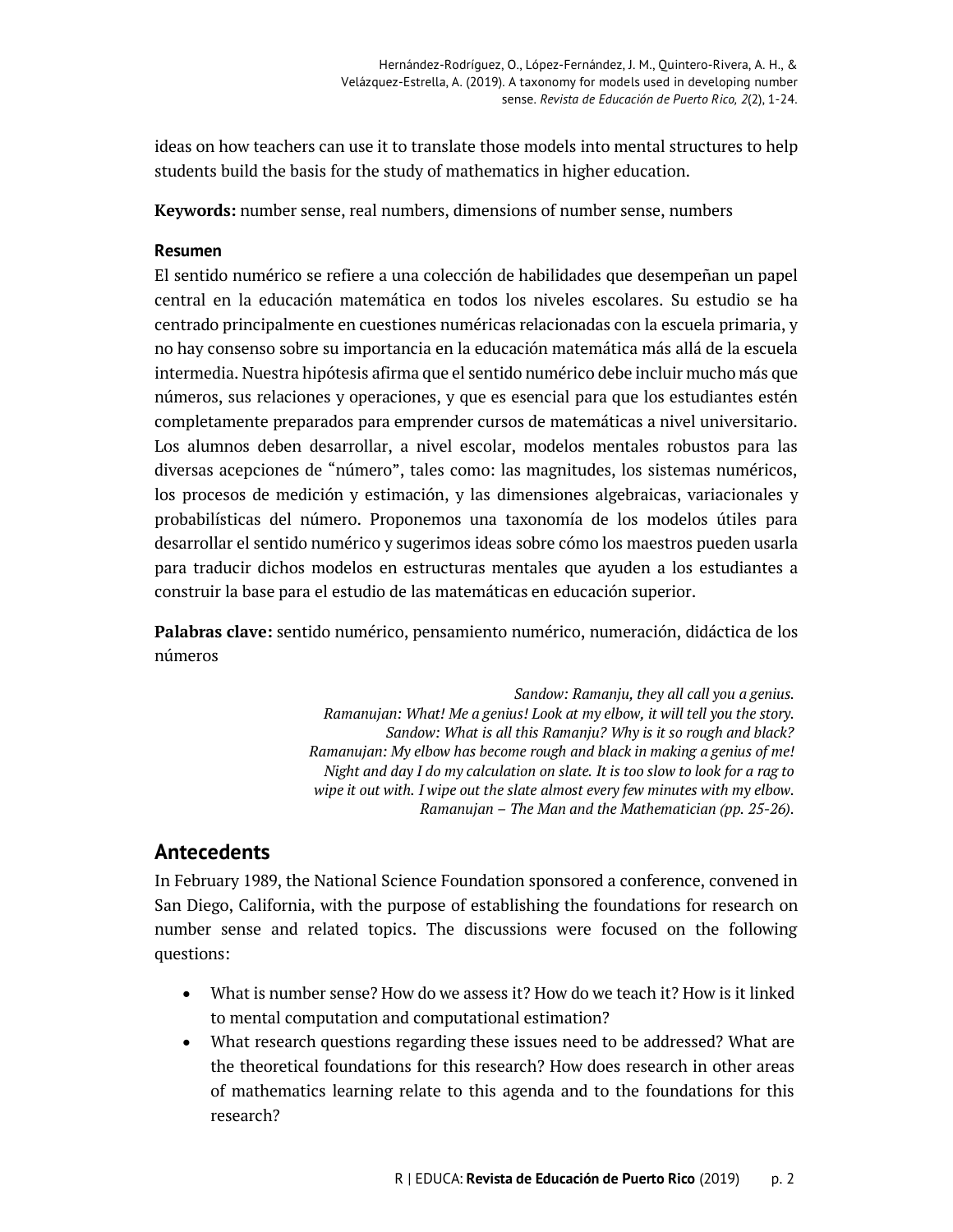Participants, mostly researchers from psychology and mathematics education, were unable to completely resolve either of these issues. However, the conference proceedings contain valuable comments and articles that shed light on the questions raised. The first four papers were written by psychologists; the rest were authored by mathematics educators whose primary research during the previous decade was related to number sense (mainly on estimation and mental computation). The latter group had a "larger stake in the conference" since they were seeking theoretical models that would "help prioritize research questions and guide them in designing studies" (Sowder & Schapelle, 1989, p. 3).

The interactions of the two groups of participants in the conference revealed a tension between the mathematics education researchers, who believe that number sense could be studied using their fields' customary research methods, and the psychologists, who insist that a new "multiple dimensional perspective" was needed for that purpose, such as the one used to investigate intelligence (Resnick, 1989). In other words, the usual methods used in mathematics education research were claimed to be inadequate for the study of number sense, which is more concerned with the acquisition of "pieces" of mathematical knowledge rather than with the development of links between those pieces of knowledge (Marshall, 1989, p. 2). The call of number sense and estimation researchers for theoretical frameworks to their research ended in disappointment, and this fact was expressly stated in some of the papers submitted for the proceedings. Among the voiced regrets was the inadequate attention the conference gave to the topics of estimation and mental computation, as the discussion consistently drifted towards number sense as a conceptual construct, and away from the topics of central interest for research in mathematics education.

That same year, the Mathematical Association of America (MAA) established a subcommittee on Quantitative Literacy with the purpose of establishing, among other things, how university students can use mathematics in the solution of problems related to their field of study. This was the starting point for a series of activities aimed at defining the "quantitative literacy" construct and specifying the contents and processes to be studied in universities, as well as the competences students should obtain, and how to evaluate them. In 2001 the National Council on Education and the Disciplines (NCED) sponsored a national forum held at the National Academy of Sciences in order to answer the question: *Why quantitative literacy matters in schools and universities?*

Steen (2001) was one of the pioneers in trying to determine the quantitative and mathematical requirements a person should have for contemporary work and responsible citizenship. He defined quantitative literacy as the combination of arithmetic with the complex logical reasoning used to solve the issues that modern society faces (Steen, 2004). He suggested the contents of arithmetic, statistics, modeling and probability as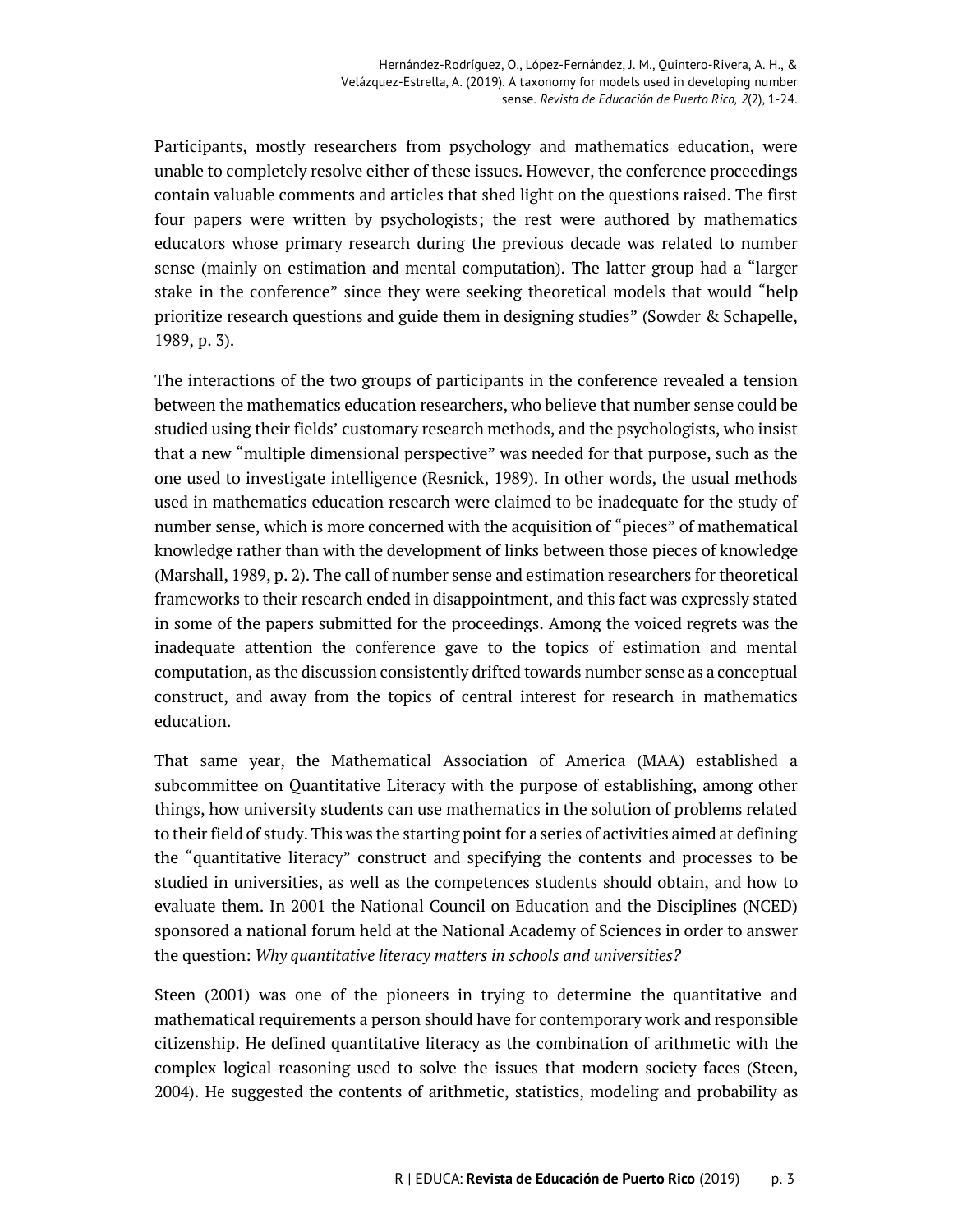fundamental, that together, with reasoning, data analysis and computer use would be fundamental for the training of the responsible citizens.

While the MAA dealt with the theoretical and curricular aspects of quantitative literacy, the Organization for Economic Co-operation and Development (OECD) was engaged in its assessment. To develop its test battery for the Programme for International Student Assessment (PISA), it defined quantitative literacy as "an individual's capacity to formulate, employ and interpret mathematics in a variety of contexts. It includes reasoning mathematically and using mathematical concepts, procedures, facts and tools to describe, explain and predict phenomena. It assists individuals to recognize the role that mathematics plays in the world and to make the well-founded judgments and decisions needed by constructive, engaged and reflective citizens" (OECD, 2012, p. 4). The OECD indicates quantitative literacy consists of four phenomenological categories: quantity, space and form, relationships, and uncertainty (OECD, 2012).

De Lange (2003) emphasizes the importance of the phenomenological categories identified by the OECD as constituents of quantitative literacy. He also indicates that mathematical concepts must be learned through problem solving in appropriate environments and with opportunities for progressive mathematization and generalization. In addition, he proposes that the longitudinal development of mathematical concepts should be designed in a coherent sequence ranging from the most elementary grades to the first university years.

Recent literature has evidenced a progressively increasing interest in constructs like "number sense" or "quantitative literacy," which have been promoted by the central professional organizations of mathematics education in the United States, such as the National Council of Teachers of Mathematics (NCTM), in the case of number sense, and the MAA, in the case of quantitative reasoning. These constructs have certainly evolved over time, and they try to capture the ability of students to reason qualitatively in nonalgorithmic mathematical situations related to number and magnitude. It is believed that the appropriate measurement of these constructs will be useful in assessing mathematical progress of students of all educational levels. This paper capitalizes on a long-standing tradition of research in Realistic Mathematics Education and addresses completely the unanswered concerns of the San Diego conference by proposing an all-encompassing taxonomy on which to base an effective protocol for mathematics education research in number sense.

## **Our research interests**

The research that focused our attention towards the need to develop a taxonomy for number sense originated from an effort to situate entering students to the College of Natural Sciences at the University of Puerto Rico, Río Piedras (UPRRP), in terms of their number sense skills. It was desired to correlate these skills with students' performance in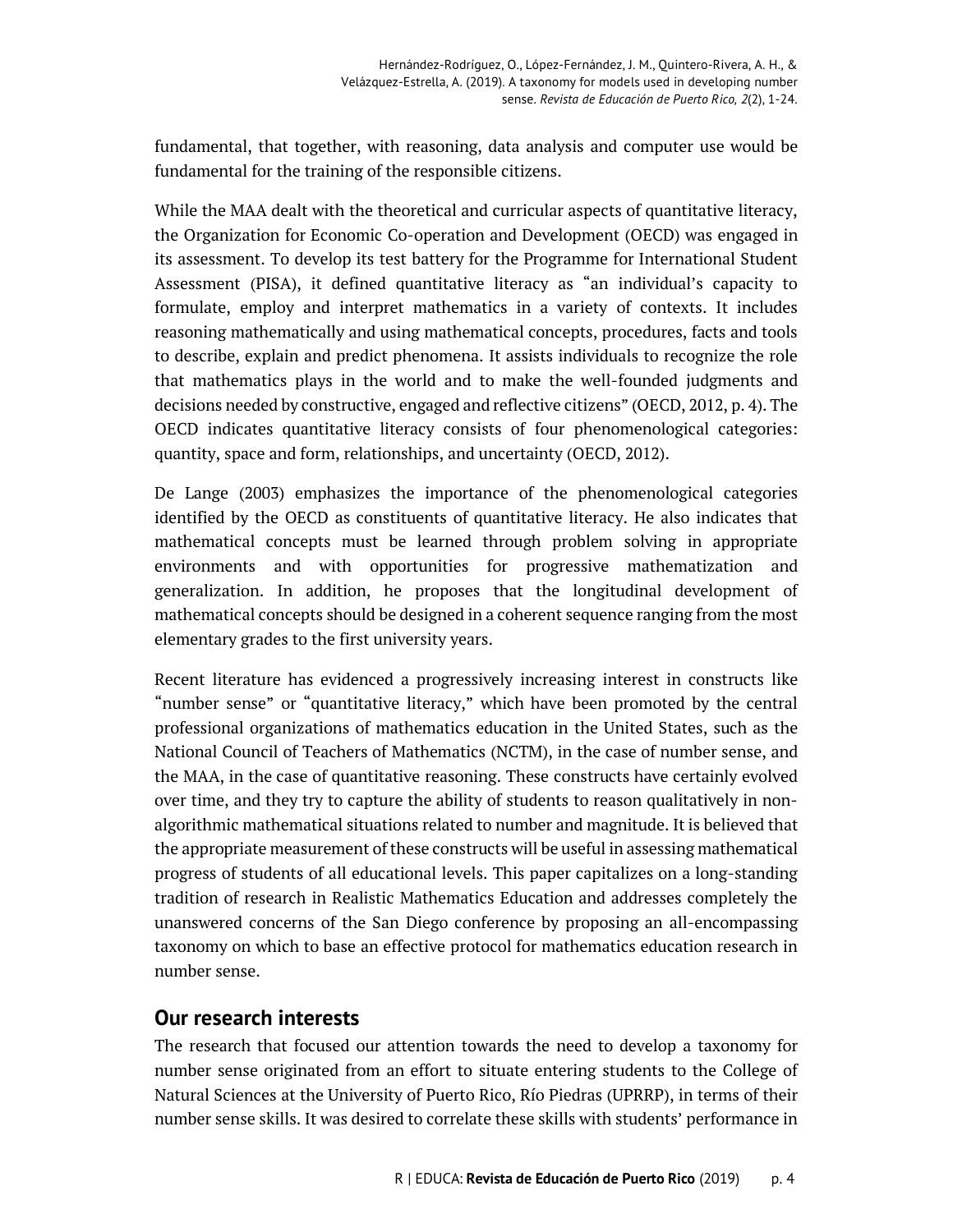the pre-calculus course (an entry level mathematics course taken by more than 90% of all undergraduates entering the college), and investigate their ability to read and understand mathematics. It should be mentioned that pre-calculus consistently shows high levels of attrition<sup>1</sup>, in spite of the fact that these entering students are the most able and mathematically proficient in the whole University of Puerto Rico system, being second only to a few entering undergraduates admitted to some extremely competitive academic programs, such as architecture, mechanical engineering, psychology, and veterinary<sup>2</sup>.

Mathematics professors generally regard students' inability to cope with the pre-calculus course to their lack of mathematical understanding and the accompanying absence of appropriation of the progressively complex patterns of reasoning that characterizes the acquisition of higher order thinking skills in mathematics. In studying the materials of the course, students naturally need to master a significant collection of appropriated knowledge from which they can draw and build on. Otherwise, the study of mathematics would be a never-ending collection of details. With this in mind, we developed a test with the participation of faculty members from the College of Education and the Mathematics Department of the College of Natural Sciences. The test, administered to a sample of all pre-calculus students, consisted of two parts. The first one was a survey intended to gather participants' socioeconomic information, level of education of their parents, facts relating to their home environment, whether they were first generation college students, the availability of Internet and computing resources at home (such as graphic calculators, computers), among others. The second part and main body of the test consisted of 20 multiple choice questions to determine to what extent certain knowledge, basic for the pre-calculus course, was or not appropriated by the entering students, and whether they had the resources to decide the validity of certain mathematical statements without having to resort to first principles. It is important to mention that we did not find significant differences in the performance of students from the different groups identified by the test's demographic and socioeconomic questions.

-

<sup>&</sup>lt;sup>1</sup> Attrition refers to the percentage of students who get grades of "D" or "F", or abandon the course (officially or otherwise). For pre-calculus the average attrition during the last three years has been 65 percent.

<sup>&</sup>lt;sup>2</sup> The average IGS for the different departments of the College of Natural Sciences is 324. The IGS for Architecture, Mechanical Engineering, Psychology, and Veterinary are 330, 335, 333, and 325 respectively.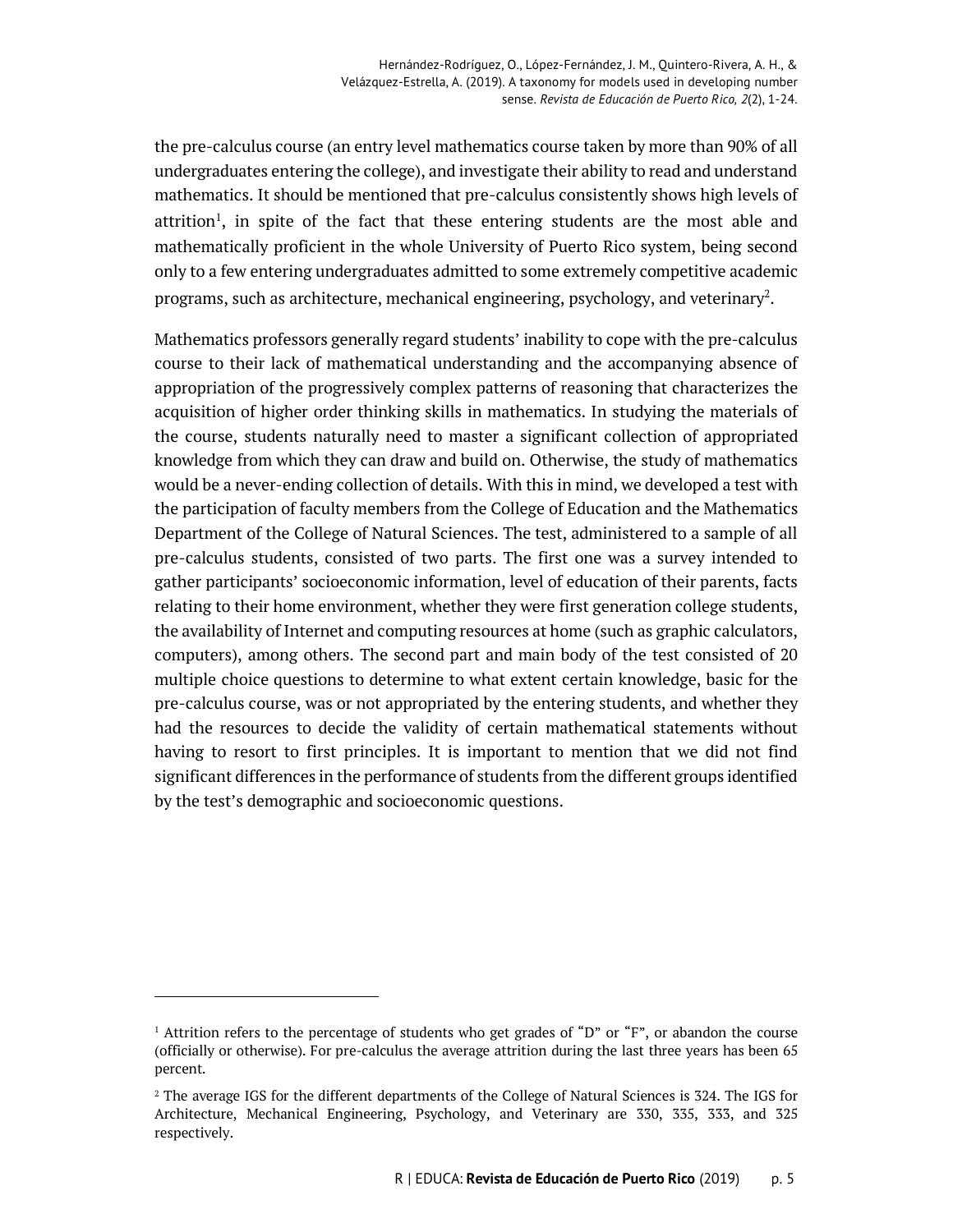We present samples of some of the reagents used and the statistics of the students' responses.

Problem 1.

If x and y are positive real numbers and  $0 < y < x$ , Statistics Problem 1 then: a 65 41%

|                                                        |     | 71  | 45% |
|--------------------------------------------------------|-----|-----|-----|
| a. $\frac{1}{x} > \frac{1}{y}$                         | C   |     | 6%  |
| b. $\frac{1}{x} < \frac{1}{y}$                         | d   | 5   | 3%  |
| c. $\frac{1}{x} < -\frac{1}{y}$                        | N/A | 9   | 6%  |
| d. $\frac{1}{1+\frac{1}{x}} < \frac{1}{1+\frac{1}{y}}$ | N   | 159 |     |

Problem 2.

| Suppose that $\frac{x}{17} = \frac{37}{y} = \frac{1}{5}$ . Which of the following Statistics Problem 2 |  |  |          |  |
|--------------------------------------------------------------------------------------------------------|--|--|----------|--|
| statements is false?                                                                                   |  |  | a 26 16% |  |

|    | 37x                                                      |     |     | 11% |
|----|----------------------------------------------------------|-----|-----|-----|
| a. | $\frac{1}{17y} = -$                                      |     | 31  | 19% |
| b. | $\frac{37+x}{17+y} = \frac{1}{5}$<br>$\overline{1}$<br>5 |     | 58  | 36% |
| c. | $rac{x-37}{17-y} =$<br>1                                 | N/A | 27  | 17% |
| d. | 5<br>$\frac{2x+37}{y+34}$<br>5                           |     | 159 |     |

Problem 3.

| If $\mu = \frac{1}{2}$ , which of the following alternatives is false? |              | <b>Statistics Problem 2</b> |     |  |
|------------------------------------------------------------------------|--------------|-----------------------------|-----|--|
|                                                                        |              | 25                          | 16% |  |
| a. $\mu = 0.333$                                                       |              | 21                          | 13% |  |
| b. $\mu = 0.666  - 0.333 $                                             | $\mathbf{C}$ | 55                          | 35% |  |
| c. $\mu = 0.32999$                                                     |              | 35                          | 22% |  |
| d. $\mu = 33\frac{1}{3}\%$                                             | N/A          | 23                          | 14% |  |
|                                                                        | N            | 159                         |     |  |

The correct answers (b, a, and c) were selected by 45%, 16% and 35% of the students, respectively. In the first problem the intention was to assess the idea of variational change of expressions as a function of the variation of their constituent variables. Trigueros and Jacobs (2008) indicate that "high school and beginning college students can work with correspondence between numbers, but the idea of variation is not easy for them" and report studies that show the difficulties of students to determine variation intervals or to think in dynamic ways, elements that are fundamental for the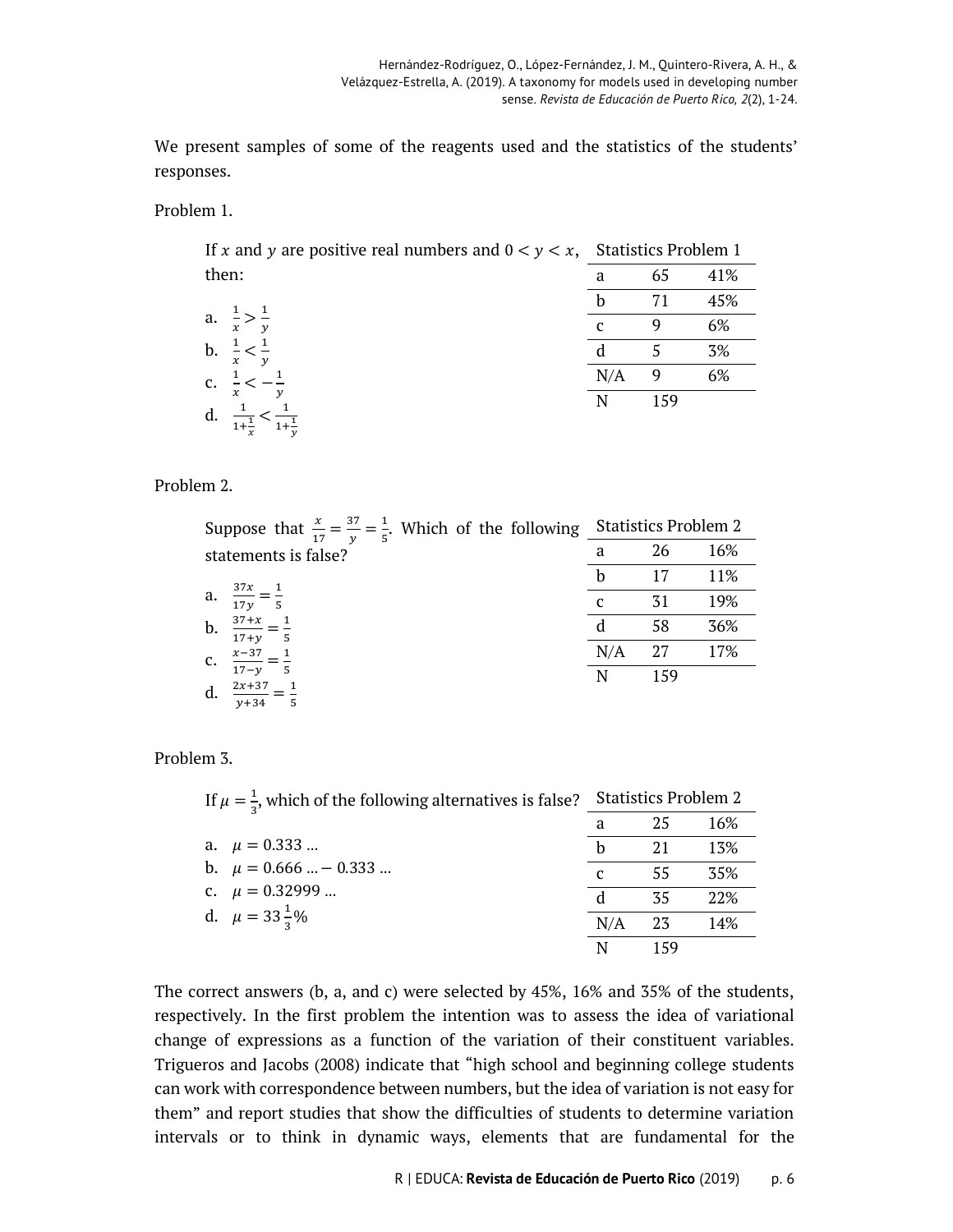understanding of functions (p. 6). We feel that if students are not able to detect how certain changes in the denominator of a fraction affects its value, they will have difficulties understanding more complex variational relations.

The second problem assesses, in an algebraic setting, elements of proportional thinking as an abstraction of properties studied in proportion tables. It is important to indicate that this item should be seen as an outcome stemming from the process of verticalization in the learning of mathematics in connection, for instance, to the discussion of proportion tables.

The third problem assesses students' understanding on fraction, percentage and decimal formalism in expressing rational numbers. We consider that students entering university mathematics courses should have a fair understanding of these topics. Students' low levels of performance worried the authors of this paper.

# **Reflections and lessons learned**

Eventually our research was diversified so as to include studies about the development of number sense in other populations, notably high school students and preservice teachers. As we examined the results we were not satisfied with the theoretical framework presented in the literature to describe and predict number sense. We embarked in a detailed analysis of possible criteria to guide research and design tests to measure number sense.

Indeed, a recurring criticism for research related to number sense pertains the way it links the topic to some structural features of our Hindu-Arabic decimal number system. But, we considered that it must include other aspects such as graphs and functions, since the latter were invented to offer numerical relations in an efficient and succinct way. There is number sense, certainly, in using graphs for discussing how much advantage should a Cheetah give to a Thompson gazelle in order to still be able to overtake it, provided we have an idea of the graphs presenting the distance traversed by each animal as a function of time (Figure 1).



*Figure 1*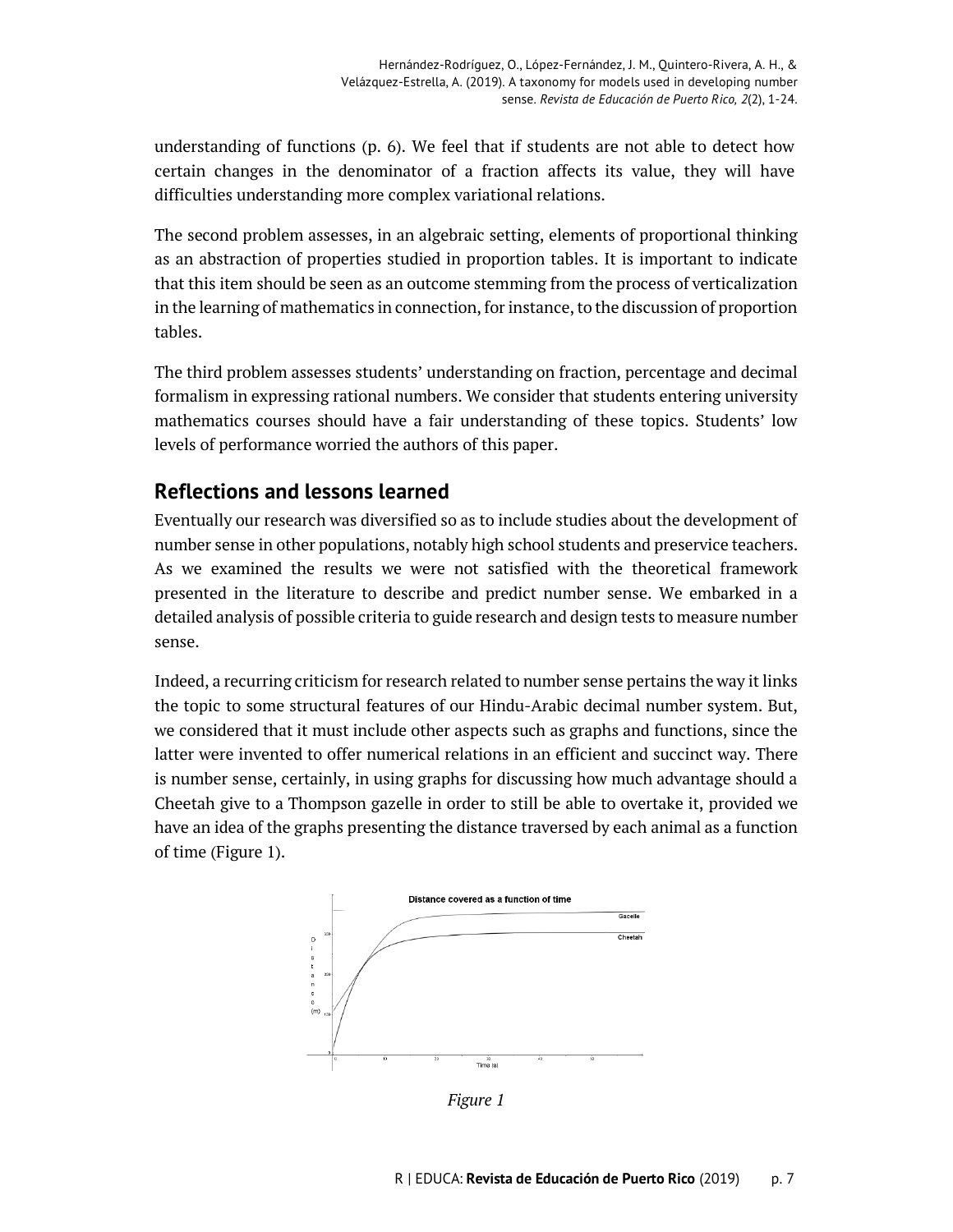The graph suggests a qualitative argument that is, at best, approximate, but yet a very powerful and realistic one since the data can be (and has been) gathered by means of portable radars and recorded film data. From the graphs it can be inferred that an initial acceleration (an impressive one for the Cheetah), a peak velocity for both animals (again, very impressive for the Cheetah, the fastest animal on Earth) and, finally, a position of rest or rather a very slow movement, after the animals have used a significant part of their energy reserves and their pulmonary capacity for replenishing muscles with oxygen, as they cannot cope with the expenditure of energy.

Similarly, there are plenty of objectively identifiable elements of number sense as we look at the following climatology graphs of temperature and precipitation of two cities, A and S, and deduce, by means of the graphs, which of them is more likely to contain penguins (Figure 2).



*Figure 2*

As a final example of the role in number sense arguments in functional contexts, let's just think of the situation in which a big building whose offices provide services that are pretty much independent of age, race or creed, is vacated, and all women in the building are gathered outside. We certainly would be very surprised if all of the vacated persons were to be of a height that is, say, between four feet six inches to five feet. That is just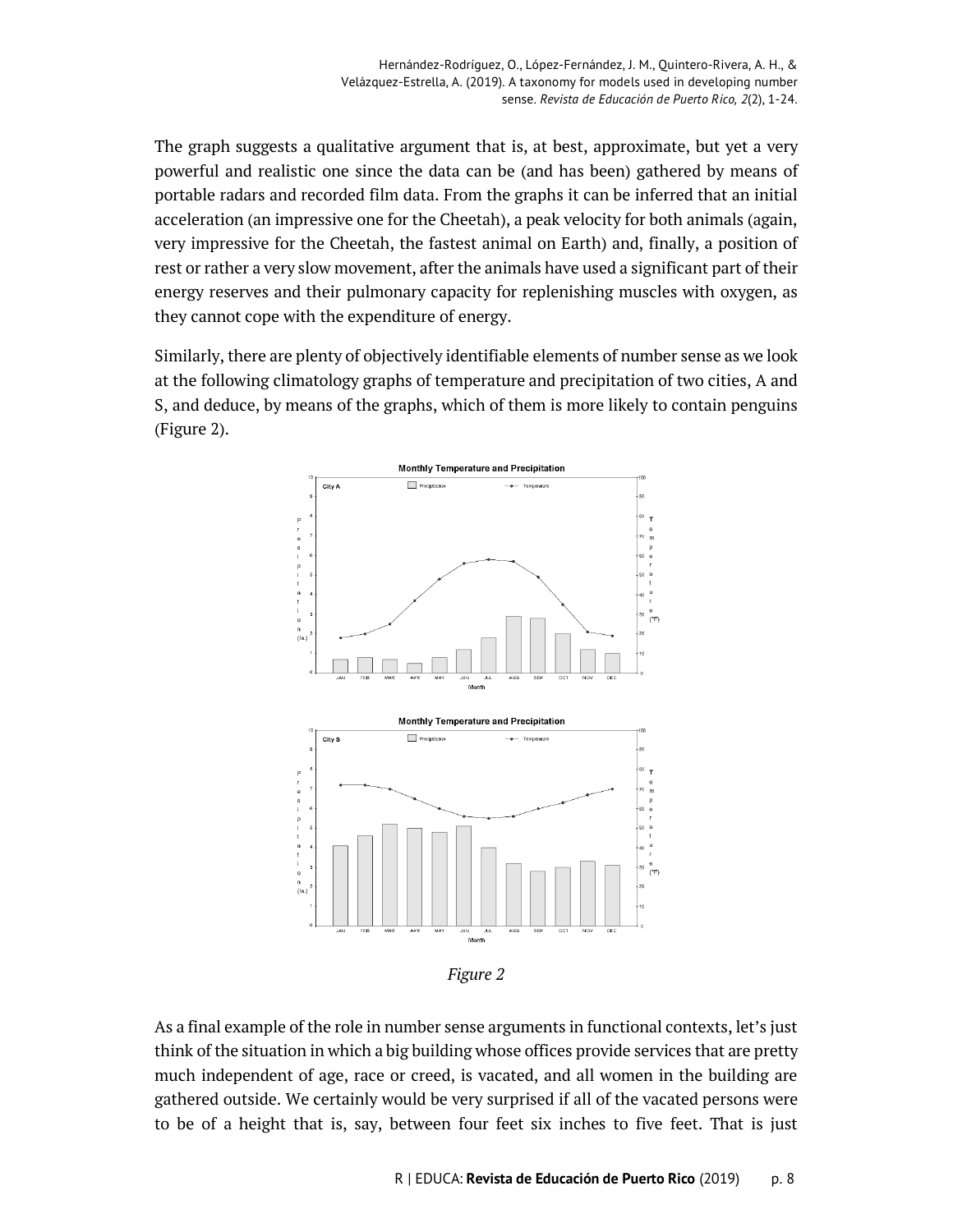inconsistent with our expectation of the distribution of heights of the people in the building! We would expect a distribution more like a bell curve like the one depicted in Figure 3.



*Figure 3.* Courtesy *Asking About Life*, by Jennie Dusheck (reproduced with permission).

This is a consequence of the Central Limit Theorem, which happens to be a very deep and fundamental principle of mathematics. Hence, this is another instance of functional number sense. It is also an example that documents the need for a broader and more encompassing theoretical framework to guide research in this topic.

As we worked with number sense research, we have also been examining Hans Freudenthal's theory of Realistic Mathematics Education (RME). In his theory, we recognized the possibility of developing a comprehensive mathematical model for this subject. Our proposal for a theoretical framework for research in this area is based on the ideas and models of RME, and an elaboration of the concept of number sense. The notions that support our approach were originally due to Freudenthal's genius through the concept of the phenomenology of mathematical structures and his principle of guided reinvention. In the following section we summarize this theory, and then explain how it helps to develop an all-encompassing mathematical model for number sense.

# **Proposal for a theoretical framework for number sense research**

Realistic Mathematics Education (RME) assumes that the study of the history of mathematics reveals the ways the human mind comes to organize, understand and harmonize mathematical ideas. In the words of Freudenthal (1983),

Our mathematical concepts, structures, ideas have been invented as tools to organize the phenomena of the physical, social and mental world. Phenomenology of a mathematical concept, structure or idea means describing it in its relation to the phenomena for which it was created, and to which it has been extended in the learning process of mankind…" (p. ix)

According to him, phenomenologies can be *historical,* when the description of their mathematical structures is accomplished subordinated to their historical development; *didactical,* as far as they describe the learning process of the young generation, and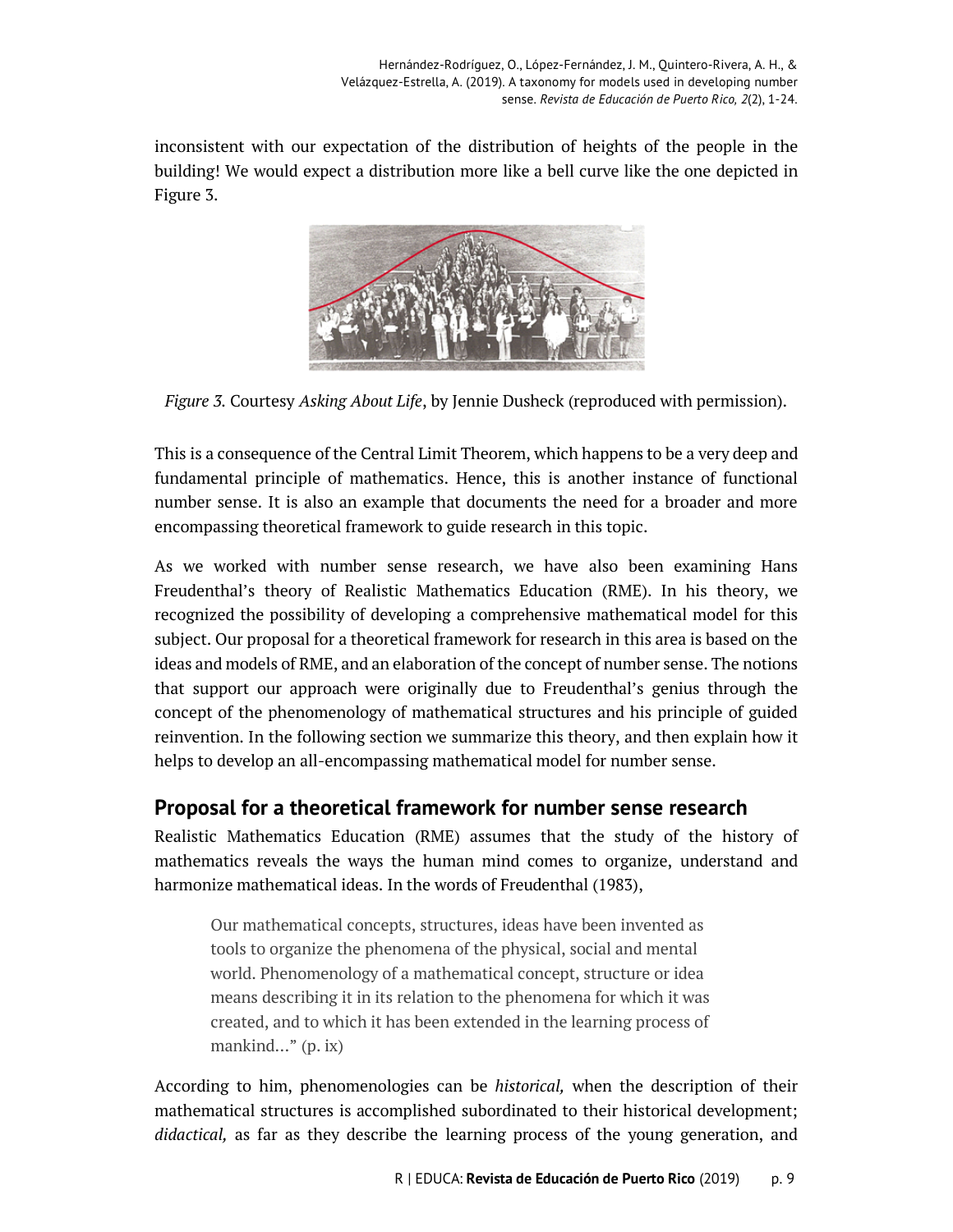constitute a way to show teachers "the places where the learner might step into the learning process of mankind"; and *genetic,* if the description is with regard to the cognitive processes of mental growth (Freudenthal, 1983, p. 10). As can be expected, the history of mathematics plays a central role in the didactical phenomenology of mathematical structures to the extent that they serve the important purpose of providing an initial proposal for teaching the different areas of mathematics. Freudenthal himself worked out the details of the phenomenology of many mathematical structures, such as fractions, ratio and proportionality, geometrical structures, and several others (Freudenthal, 1983). He also discussed contexts appropriate for the development of the corresponding didactical phenomenology of these areas.

The didactical phenomenology of a given mathematical structure comes coupled with several didactical principles, the most notable one being Freudenthal's *guided reinvention principle*. The principle states, succinctly, that learning mathematics is no more and no less than reinventing mathematics under the guidance of a teacher. But he explains that what is to be learned is actually much more specific than just "mathematics", in his words: "*…the learner should reinvent mathematizing rather than mathematics; abstracting rather than abstractions; schematizing rather than schemes; formalizing rather than formulas; algorithmizing rather than algorithms; verbalizing rather than language…*" (Freudenthal, 1991, p. 49). The didactical phenomenology of mathematical structures gets coupled with the reinvention principle in the instructional design theory known as RME.

Cobb (2000) states that in RME: 1) the instructional source materials should be 'experientially real' and taken from the student's immediate context (hence the name "realistic mathematics education"); 2) starting points of the instructional source materials should be justifiable in terms of the potential ending points (in subordination to the phenomenology associated to the corresponding mathematical structures); and 3) the instructional source materials should contain activities in which students, guided by their teachers, create and elaborate symbolic models of their informal activity (in compliance with the guided reinvention principle). Furthermore, the models of contextual situations expected to be designed by the students are sometimes called "descriptive models", and the codification or organization of its mathematical content is referred to as "horizontal mathematization".

According to Van den Heuvel-Panhuizen (2000), it was Streefland who, in 1985, detected the shift in models as a crucial mechanism in the growth of understanding. Finally, the descriptive models the student constructed (with the teacher's assistance), abstracted and voided of some contextual details, gained an existence of their own and turned into "prospective models". This is the process of "vertical mathematization" discussed by Freudenthal in several of his writings (for example, Freudenthal, 1991, p. 30) accounting for the elevation of abstraction levels in learning mathematics (Gravemeijer, 1994a;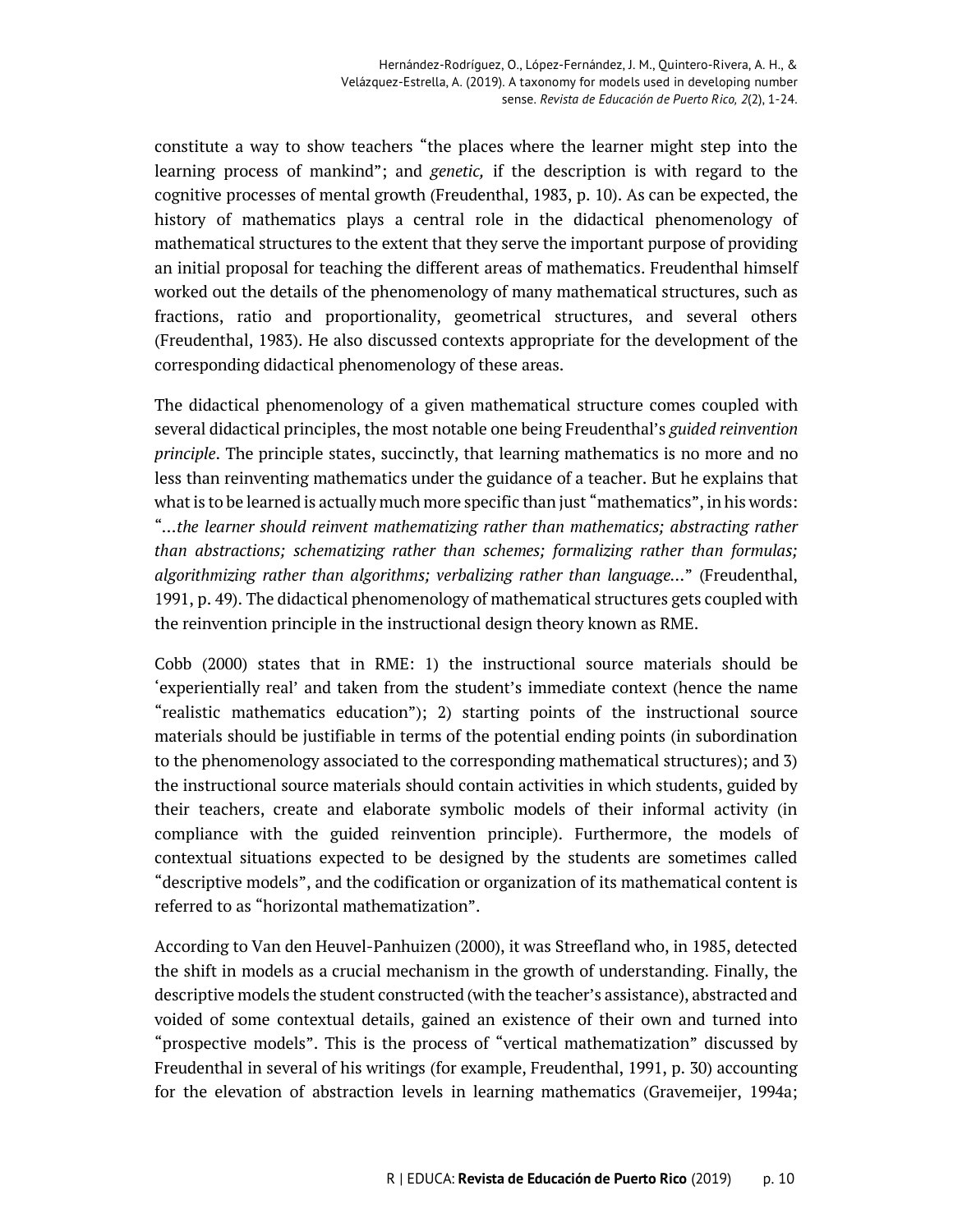Streefland, 1991; Treffers, 1991a). The interplay of the models and the process of verticalization is discussed in Gravemeijer (1994a, 1994b).

The verticalization phase of Freudenthal's model of learning encompasses an element of the idea of number sense, and that is the student's appropriation of the elements of content and structure that allows for "seeing the forest and not only the trees". Students who succeed in the study of mathematics must be able to develop a certain "numerical sense" that allows them to identify component arguments in proofs and refutations, and to read and write mathematics efficiently.

Students develop some sort of "numeric sense" that helps them understand and integrate coherently mathematical knowledge (Marshall, 1989, 40). This "number sense" makes them more efficient in reading and writing mathematical arguments, and, most importantly, allows them to reason qualitatively in the appropriate contexts, obviating long chains of detailed argumentation that become, in some sense, automatic, that is: become part of their mathematical "common sense".

This is, really, a particular instance of a more general principle described by Freudenthal (1991):

Through reflecting on his own activity man discovers paradigms, which are abstracted into patterns of mental action, and made conscious as schemes by which thought is organized on behalf of new progress daptable schemes, that is, which allow for varieties of use, as well as, in the same right, rigid single-purpose schemes which, thanks to their rigidity, can lead a life of their own, called algorithms. (p. 10)

Somehow, as students, we must be able to increasingly see the forest and not just the branches of the mathematical tree. Students must move from the stages in which they read mathematics and study it with meticulous attention to detail, to the point of being able to integrate their knowledge into more encompassing bodies of connections and interrelations. As teachers, we are painfully aware that students who fail to develop the skills needed to subsume, compress and recognize some chains of reasoning that abound in the mathematics literature put themselves at a great disadvantage in keeping up with the expected pace and escalate the higher levels of mathematical knowledge expected of them. Certainly, for expediency only, if nothing else, students are expected to develop this skill in order to study efficiently and in a timely fashion, responsive to the pace of classroom discussions.

An example may be illustrative here. In an introductory analysis textbook, it is stated that if a sequence converges to a non-zero real number, then, for sufficiently large values of the sequence index, it must happen that the corresponding terms of the sequence are all distinct from zero; in symbols, if the sequence  $(S_n)_n$  of real numbers converges to the real number  $s \neq 0$ , then for some index  $n_0$  it must happen that  $s_n \neq 0$  holds for all  $n \geq n_0$ . The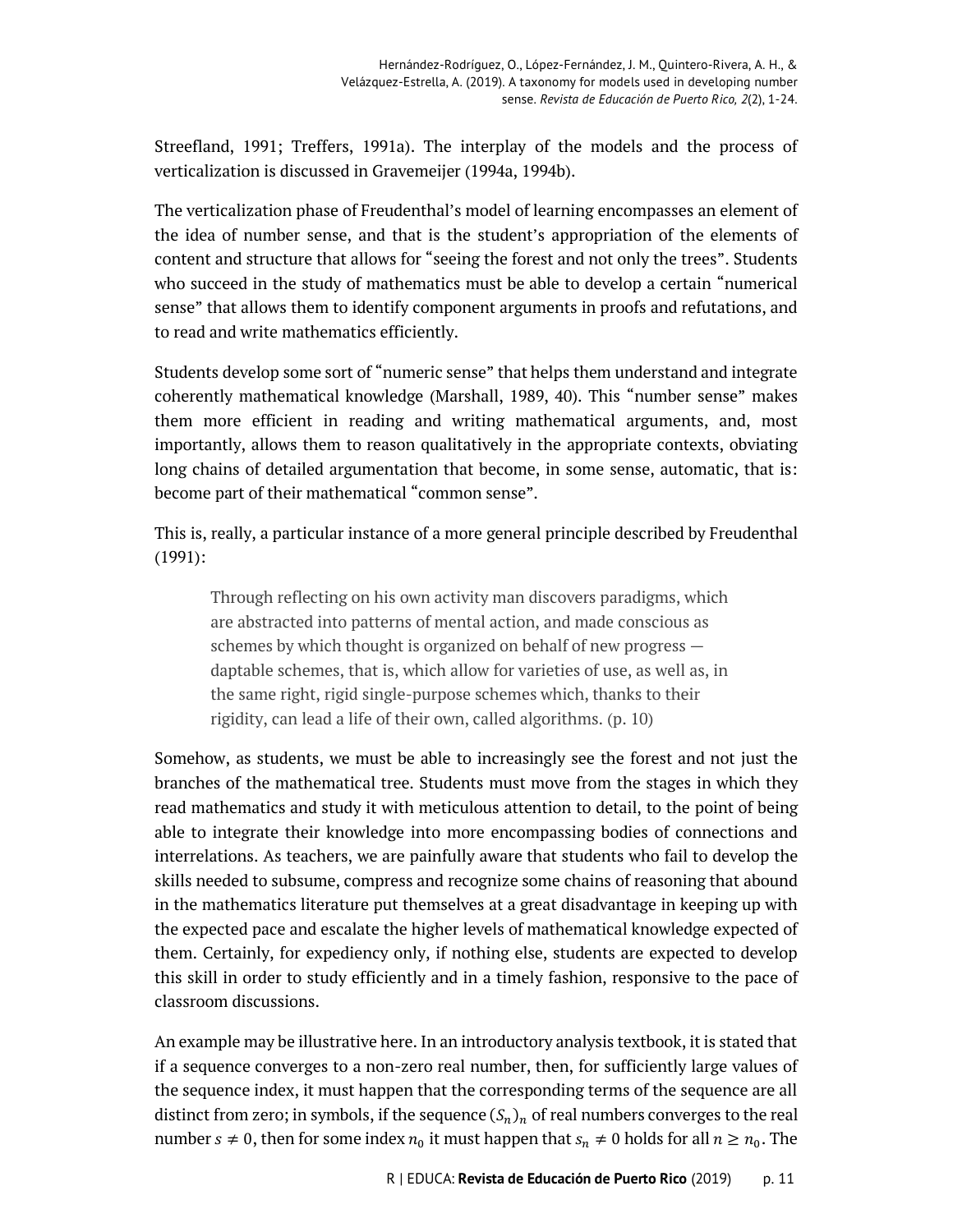argument given in the textbook presents a series of estimations with attention, of course, to the indices involved. The argumentation, first, states that for sufficiently large<sup>3</sup> values of *n*, we must have  $||s_n| - |s|| \le |s_n - s| < \frac{|s|}{2}$ , and this is just a standard property of absolute values combined with the definition of convergence and capitalizing on the fact that  $|s|$  is a positive quantity, according to hypotheses. In particular, this states that for sufficiently large values of n,  $||s_n| - |s|| < \frac{|s|}{2}$ , that is to say, for all sufficiently large values of  $n, \frac{|s|}{2} = |s| - \frac{|s|}{2} < |s_n| < |s| + \frac{|s|}{2} = \frac{3}{2}|s|$ , and, in particular,  $|s_n| > \frac{|s|}{2} > 0$  for such values of  $n$ .

This is an example of an argument that presents significant difficulties to neophytes in the study of analysis, but which is very simple for students who have developed a certain degree of number sense related to the metric structure of the real number line, that is, the model of the real numbers which is embodied in the usual and ever-present number line. In fact, indices apart, all that is being said is that, given two real numbers  $y$  and  $c$ , with  $c$ positive, if the distance from y to c is smaller than  $\frac{c}{2}$  then y must lie in the interval  $\left(c-\frac{c}{2}, c+\frac{c}{2}\right)=\left(\frac{c}{2}, \frac{3c}{2}\right)$ ; see Figure 4.



*Figure 4*

Of course, stated this way, it is evident that  $y > c - \frac{c}{2} = \frac{c}{2}$ . Taking  $y = |s_n|$  and  $c = |s|$  the result is obvious after some qualification regarding the index  $n$ . Of course, the student who resorts to the geometry of the number line in order to understand the argument, not only shows an attainment of a higher level of number sense than the student who must work out the tedious details of the inequalities presented in the textbook. In general, the number line is an invaluable tool in thinking about inequalities on the real line as well as the algebraic properties of the real numbers.

#### **A taxonomy for number sense**

-

Several researchers have remarked on the different ways to interpret the idea of "number" (Freudenthal, 1983; Kieren, 1980; Tall, 1991). Students are able to reconstruct the

<sup>&</sup>lt;sup>3</sup> That is, for a "tail end" of the index set, that is, for a set of the form  $\{n | n \ge n_0\}$ , where  $n_0$  is a suitably chosen index. The set of indices of a sequence is, in general, a (so called) terminal segment of integers (that is, a set of integers consisting of a first one and all others greater than it) but typically, this set is chosen to be the set of non-negative integers.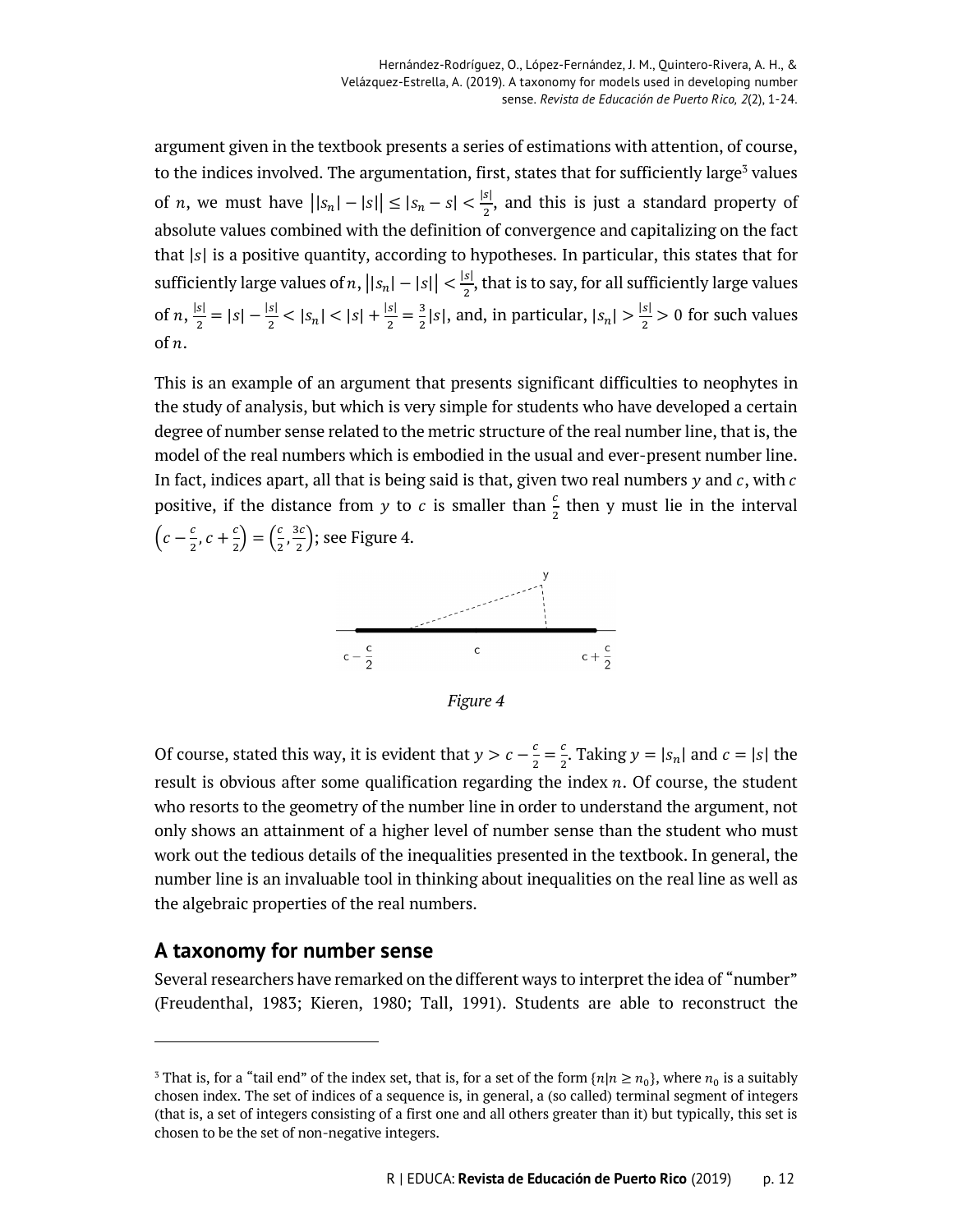meanings associated with the different facets of number with the guidance of their teachers, who make use of models to aid in accomplishing the task. RME has been especially effective in the production of didactical models to aid the construction and reconstruction of the notion of number.

Our proposal for number sense research (relating to themes, methodologies and theoretical framework) is intimately related to RME and capitalizes on its practical implementation. We propose a taxonomy of all models of RME to identify, within each of them, the elements of verticalization and automatization that get to be incorporated into the mental structures we would identify as part of the "number sense" developed by students. We hasten to add that the "number sense" we have mentioned several times in this writing, and also gets mentioned repeatedly in other places, like Sowder and Schappelle (1989), does not necessarily refer to an innate or given ability to reason numerically. Granted, some individuals can have special numerical skills not linked, perhaps, to formal mathematical studies, but the goal of number sense research should be, in our view, that of seeking the ways in which the teaching of mathematics helps develop and automatize this set of skills in all students. It should be emphasized that we use the term "automatization" to refer to the process of appropriation of knowledge, that is, the incorporation of new knowledge to the student's cognitive resources, adding thus more fluidity and ease to the mental processes associated with mathematics learning.

The quote of Srinivasa Ramanujan's interview at the beginning of this writing illustrates the point. Ramanujan, a mathematician whose opus required in excess of a century to come to grips with it, was known for his powerful computational. For Ramanujan and other mathematicians like Archimedes, Euler, or Newton, mathematical computation and estimation came more naturally than it came to others; but far from being a part of some native number sense, it seems to have been nurtured and significantly improved with study and practice. An important tenet in our proposal is that it's possible to identify, in the multiplicity of models used in RME, those elements whose automatization through the process of vertical mathematization eventually come to constitute the elements of number sense. So, our program for number sense is clear: it behooves us to identify the elements of number sense in each of the RME models, and define the corresponding methodologies amenable for research pursuant on their study. Furthermore, the proposed taxonomy has some peculiar advantages inasmuch as it provides an alternative description of mathematics education in terms of the skills expected of students by grade and number sense attainment. This fact offers the possibility of thinking of the curriculum and expectations by grade in terms of the number sense goals of mathematics education. Certainly, an added benefit for teachers in adopting the suggested point of view is that it provides an alternative way to conceive their mission goals as teachers in terms of the development of number sense, thus guiding teachers away from those sometimes sterile and useless definitions of curriculum as themes and subthemes for discussion.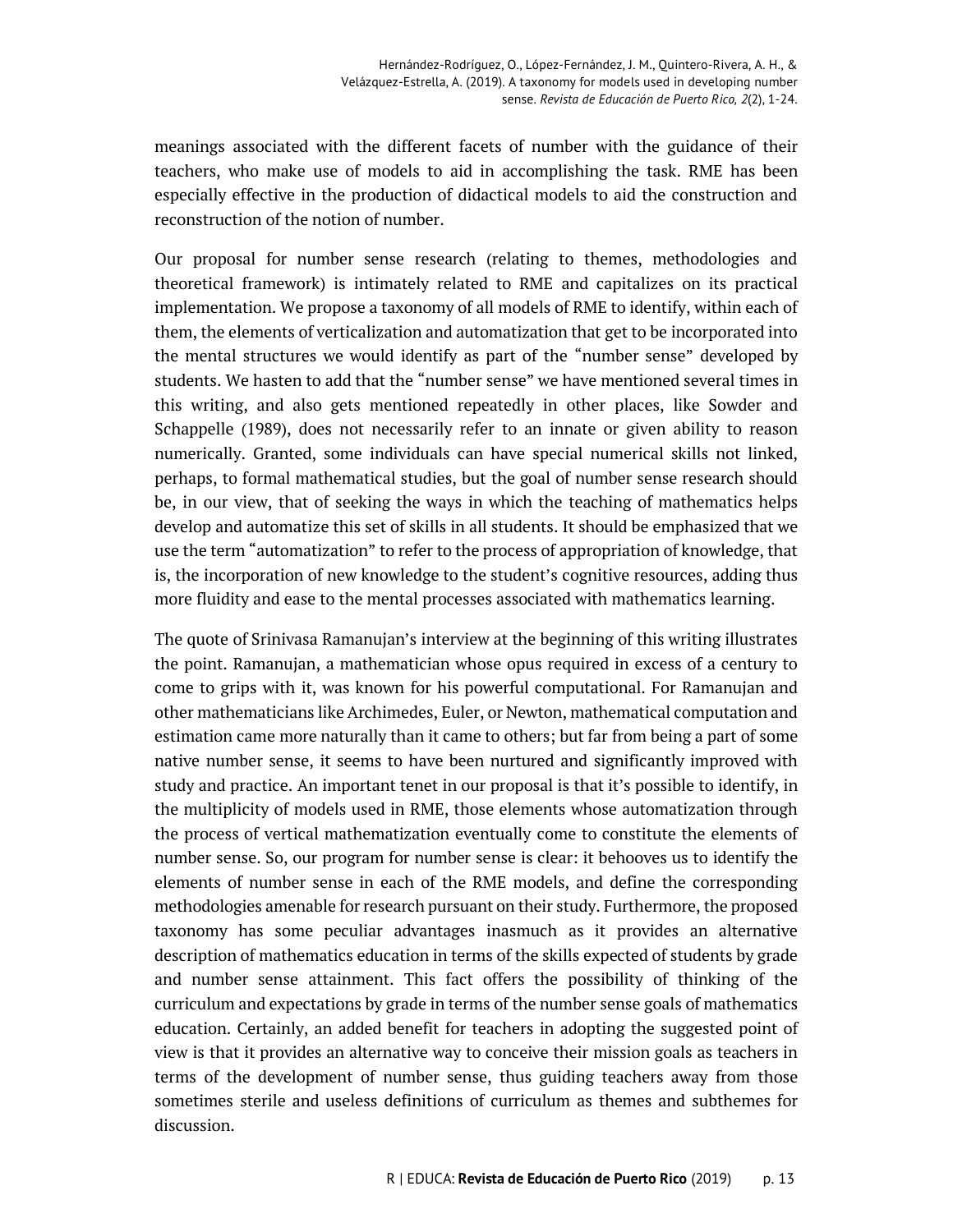Our proposal for a taxonomic classification of the models of the didactics of mathematics follows the tenets of RME and is consistent with Freudenthal's ideas regarding the role of the history of mathematics in proposing didactical phenomenology for the study of mathematics. We propose that in scrutinizing the descriptive and prospective models of RME that lead (through the processes of horizontal and vertical mathematization) to the central models of mathematics, we find a plethora of questions pursuant to explanations of the verticalization that occurs and the implied automatization of the number and quantitative facts, patterns and relations that constitute what we call "number sense". In what follows we present a taxonomy that will serve as a guide to cover, hopefully, all of the known dimensions of number sense. We present the all-encompassing mathematical model together with the descriptive and prospective models gotten through student contextual modeling and verticalization.

# *T1. Taxonomic entry: The algebraic dimension of number sense*

There are many descriptive models associated to didactic sequences that progressively lead to the real number line. The most primitive ones are, perhaps, the two-color differentiated bead string (in groups of five or ten) and the "empty" number line (Treffers, 1991a, pp. 40-42; Gravemeijer, 1994a, p. 120). Both come, in fact, from the counting sequence that children bring to school from home and that can end in different numbers for different students.

- The bead line is interesting because it makes students count actual beads, and there is a certain intrinsic ambiguity in this sort of counting, since numbers can denote both spaces (beads) or markings on the string (points). It is a precursor of the empty number line, and this one is a primitive version for the number line used to represent faithfully the ordering of numbers and the assignment of a unique number to each point of that line (coordinate).
- The empty number line is devoid of any notion of "distance" and thus, is very far from being a "ruler." On the other hand, as a model, it has rich algebraic possibilities in as much as numbers can be viewed as operators. The empty number line is a descriptive model useful in implementing special counting strategies, often represented by "jumps" of one, five or ten. Van den Heuvel-Panhuizen (2000, pp. 5-7) discusses what she calls the "level principle," and shows evolutionary stages from the color differentiated bead string to empty number lines.

These two models lead to other prospective ones, like double lines and tables of proportions, which these are essential ingredients, as we shall see, for configuring the "metric number" line.

There are other descriptive and prospective models associated with instructional sequences and amenable to experimentation activities to reach the automatization of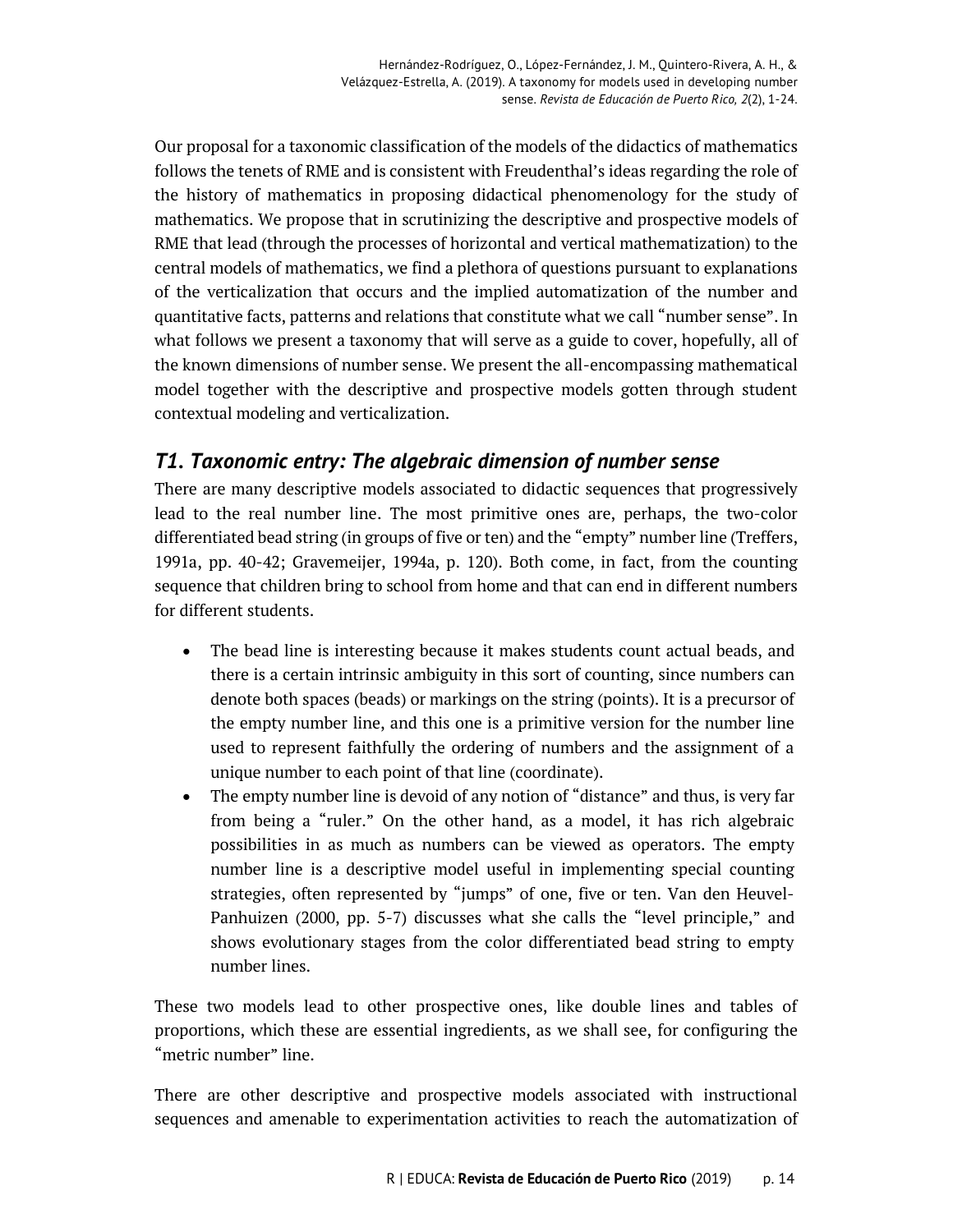data and processes that comprise what we call "number sense." The bus context models for addition and subtraction of whole numbers is an interesting descriptive model (Van den Heuvel-Panhuizen, 2000, p. 26; Gravemeijer, 1994a, p. 35). Also, pairing models to determine cardinality (numerosity) without regard to the result of a "final counting" strategy is also important in determining what is more and what is less (Gravemeijer, 1994a, pp. 27-33). Other prospective models related to the transition from "number" to "algebra" are related to the study of number patterns, graphs and variational thinking (Kindt, Dekker, & Burrill, 2006).

## *T2. Taxonomic entry: The metric dimension of number sense*

As indicated in T1 the real number has been seen as evolving from the string of beads "line" and the empty number line. It has an important mathematical feature: every point in the line corresponds to a unique real number (its coordinate), and all real numbers are coordinates of points on the line. Also, the order comparison between coordinates of points is consistent with the relative positions of the corresponding points, those lying leftmost being the smaller. However, a second property gives this number line its right to be called "metric" and that is that the distance between two points corresponds to the difference of their coordinates. Of course, the model of the metric line, as opposed to the empty number line, incorporates important algebraic and proportional thinking elements (Van Galen et al, 2008, pp. 29-33; Van den Heuvel-Panhuizen, 2000).

• It's clear that a lot of what we refer to as number sense is intimately linked with our Hindu-Arabic number system, based on the amplification or contraction of the number line unit by factors of 10 (amplifications) or subdivisions obtained by dividing by 10. Empty portions of the metric number line can do a lot for the understanding the real line decimal structure. For instance, in Figure 5 values for the real numbers  $A$  and  $B$  are given, and the student is expected to find the number corresponding to  $C$ . For instance, if  $A = 2$  and  $B = 6$ , then  $C = 9$ , or if  $A = 0.1$  and  $B = 0.3$  then  $C = 0.45$ . The amplification/division models of the metric number lines are examples of density models and they can contribute significantly to the understanding of the rational number system and the nature of irrationalities on the real line.



*Figure 5*

Also, the geometry of the real line accounts for a significant source of "proofs" and "refutations" for many properties of the real numbers. For instance, the decimal representation of a real number  $x$  on the unit interval of the real line (for convenience we suppose that  $x$  is not a decimal fraction) says something very specific about its placement on the infinitely divisible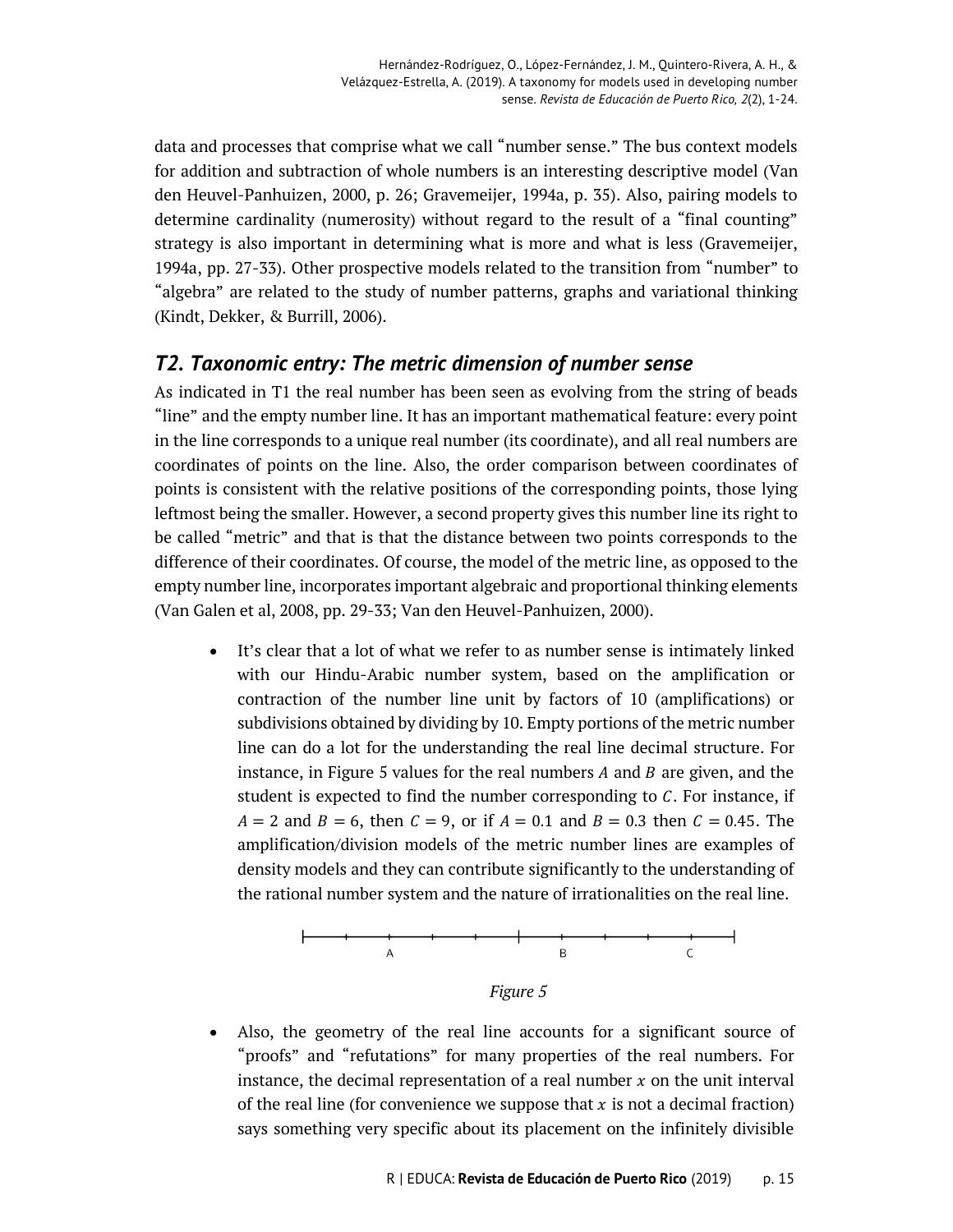unit interval of the number line. For example, if the first decimal digit of  $x$  is 2, then the number is located in the third interval of the subdivision of the unit interval in 10 equal parts. If we proceed with the division of this latter interval in 10 homogeneous subintervals and the number were to be located, say, on the *sixth* interval, then the second digit in the decimal expansion must be a 5 since we must have

$$
x \in \left[\frac{2}{10} + \frac{5}{10^2}, \frac{2}{10} + \frac{6}{10^2}\right)
$$
, and so on.

There is an obvious exception to keep in mind, and that is that the decimal fractions have two decimal expressions, one of them infinite<sup>4</sup>; for instance,

 $0.999... = 1$   $0.25 = 0.24999...$ 

- Among the descriptive models of mathematics education that get into the eventual development of the metric number line are, as mentioned before, ratio or proportion tables, and calibrated double number lines. In the treatment of fractions, the context of fair division is employed and the abovementioned models are used to establish the corresponding relationships between fractions, percentages and decimals. Fair division problems were solved very early in the history of mathematics as it is recorded in the Rhind papyrus. From these ideas we nurture the concept of infinite divisibility and tie it up with our decimal notation to get a very accurate idea of the nature of rational and irrational numbers. Some of the relevant descriptive models are discussed by diverse authors (Van Galen et al., 2008; Van den Heuvel-Panhuizen, 2000; Van den Heuvel-Panhuizen, 2003). It should be mentioned that Freudenthal (1973, pp. 197-210) and Freudenthal (1999, pp. 1-33) work out the didactical phenomenology of magnitudes in general and length in particular, and all the models mentioned before are consistent with that phenomenology. That is to say, they capitalize on models that, through the reinvention principle, emulate the mental operations associated with measurement, which, succinctly put, are the operations of rational numbers on magnitudes (amplification and subdivision of intervals of measurement) and the change of gauge (double lines).
- Floating Point Arithmetic (FPA) used in computing instruments like calculators and computers, can be useful descriptive models for understanding the metric number line. For instance, in FPA there are

-

<sup>4</sup> This seems obvious and yet, some graduate students in mathematics find great difficulties understanding the structure of Cantor sets and their representation as base three decimals (ternary expansions) when the very construction of the Cantor ternary set depends on the infinite divisibility by three of the unit interval.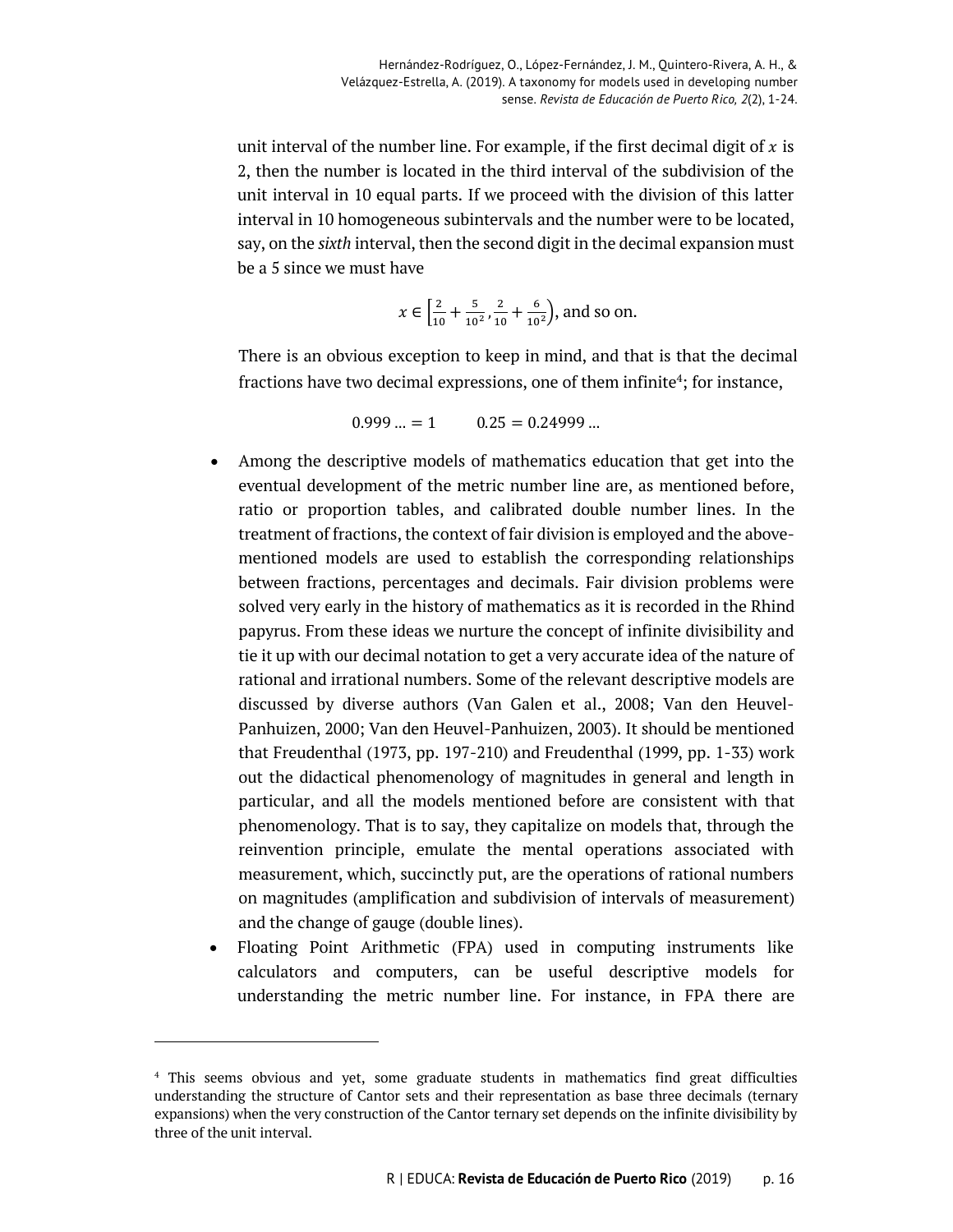intervals whose midpoints coincide with one of the extremes of the interval, and in FPA there is a *nonzero* digital number  $\mu$  with the property that  $1 + \mu = 1$ . This weird fact is related to the "machine error", and every computer implementing a FPA system has one. It indicates the computing limit of the machine. Students can understand real numbers better if they use the calculator as a descriptive model for the metric number line.

• Also, in Dutch RME textbooks teachers can find concept-integration exercises like the following one:

| $2.5 \times 324$          |  |
|---------------------------|--|
| 25% of 36                 |  |
| $3.24 \times 0.25$        |  |
| $3.24 \div 4$             |  |
| $324 \times 0.0025$       |  |
| 36% of 25                 |  |
| 1<br>$\frac{1}{4}$ × 8100 |  |
| $25 \times 36$            |  |
| $0.0025 \times 0.0324$    |  |

Given that  $\frac{324}{4} = 81$ , fill in the second column of the following table:

This type of exercise is very useful to apply the properties of the arithmetic operations, and to get the desired automatization of procedures relating notational representations of fractions, decimal and percentages.

## *T3. Taxonomic entry: The variational dimension of number sense*

Tables give rise to the idea of relations between variables, and the relation between variables give rise to functional relationships and graphs. This is one of the more interesting parts of number sense, and there are a lot of descriptive models in the literature. Notable in this respect is, again, the work of the researchers at Freudenthal Institute as recorded (Kindt, 2004, 2009; Kindt, et al., 2006). From their work, a reasonable working hypothesis that comes up is that students go from patterns to tables, and from tables to sequences and functions; also, that inductive sequences are important in mastering the notion of function (Kindt, 2004, pp. 23-37, 50-54, and 64-65). Descriptive models in the given references include arrow diagrams, algebraic operations flow charts, and function machines. Algebra relationships are promoted by applying number line models, as well as the relation between plane geometry and algebra. In this taxonomic entry we also include models of continuous quantities that allow for qualitative numerical reasoning having to do with the existence of certain numbers, for instance, the existence of a real number whose square is two, and the existence of two antipodal points on a single meridian of the Earth's surface which have the same temperatures.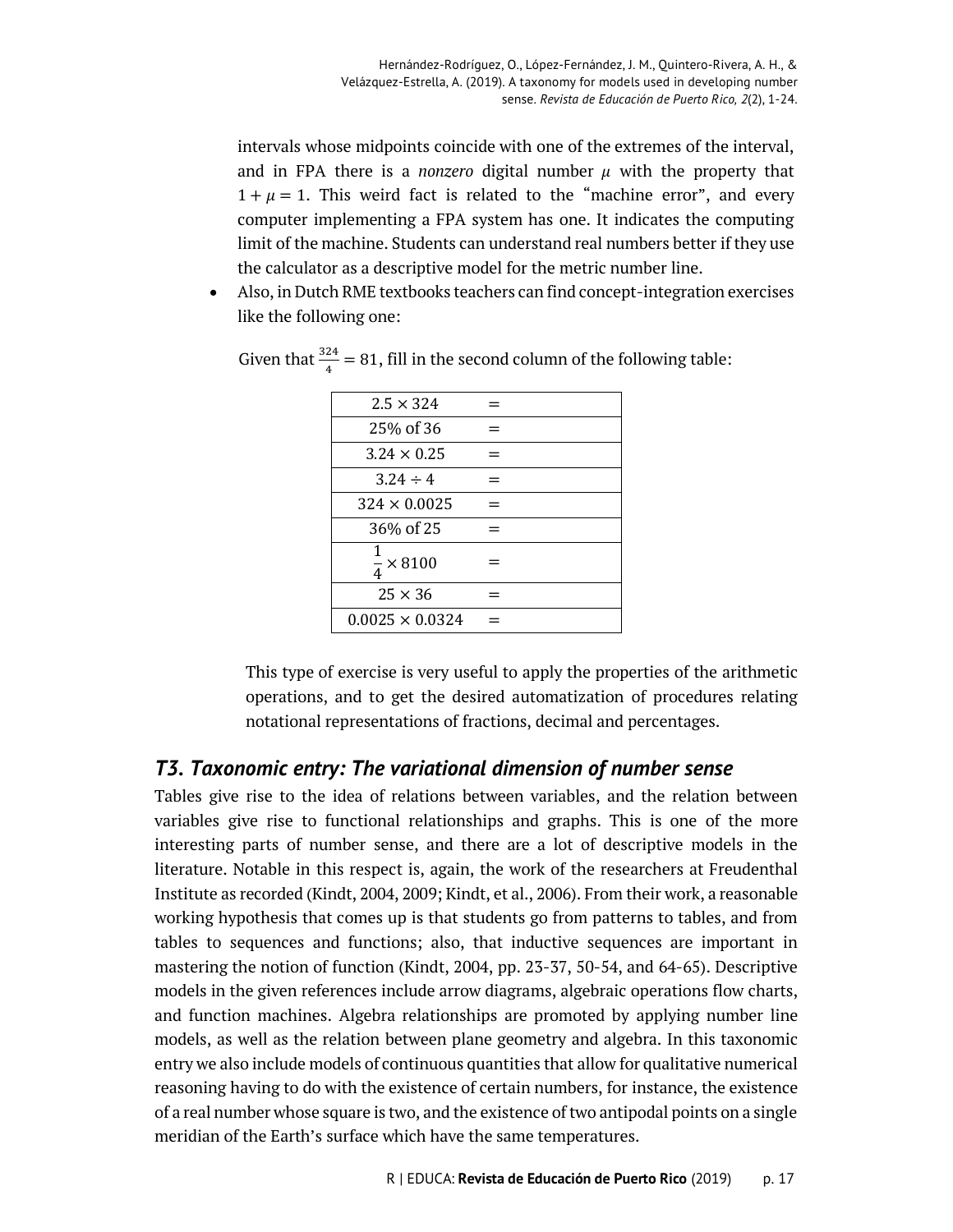• Variational number sense includes automatic recognition of the fact that for a positive number *a* with  $a < 1$ , we have  $a^2 < a$ ; or that for positive numbers *x* we have,

$$
\frac{1}{1+x} < \frac{1}{x}.
$$

Visual examinations of some algebraic expressions should automatically yield for the student information about its growth properties for some values of the variables.

• Descriptive models for data can include verbal descriptions, tables and graphs. Students first make graphs to capture the behavior of variables; conversely, by examining specific graphs, they should be able to infer functional relationships between the variables. Discussions of continuous processes (in reality, applications of the intermediate value theorem for continuous functions) are useful as descriptive models for the solution of problems about the existence of irrationalities. For instance, in Figure 6 the drafting square moves along the line  $y = x$  in the first quadrant, getting away from the origin.



*Figure 6*

Since the movement is continuous and describes a square of unit area and another of area 4, it must also describe a square of area 2 whose side is  $\sqrt{2}$ .

# *T4. Taxonomic entry: Number sense associated to probability and statistics*

Statistics in the lowest grades should include exclusively the study of tables and graphs, and the representation of data. It should be remembered that the birth certificate of statistics consists of tables of mortality published by John Gaunt in the 17<sup>th</sup> century to impress on the king the possibility of regulating work and production in terms of how long people had productive lives. Probability was initially interpreted as observed frequencies of certain events and got turned into abstract mathematics by employing discrete counting models in some cases, and distributions and densities in others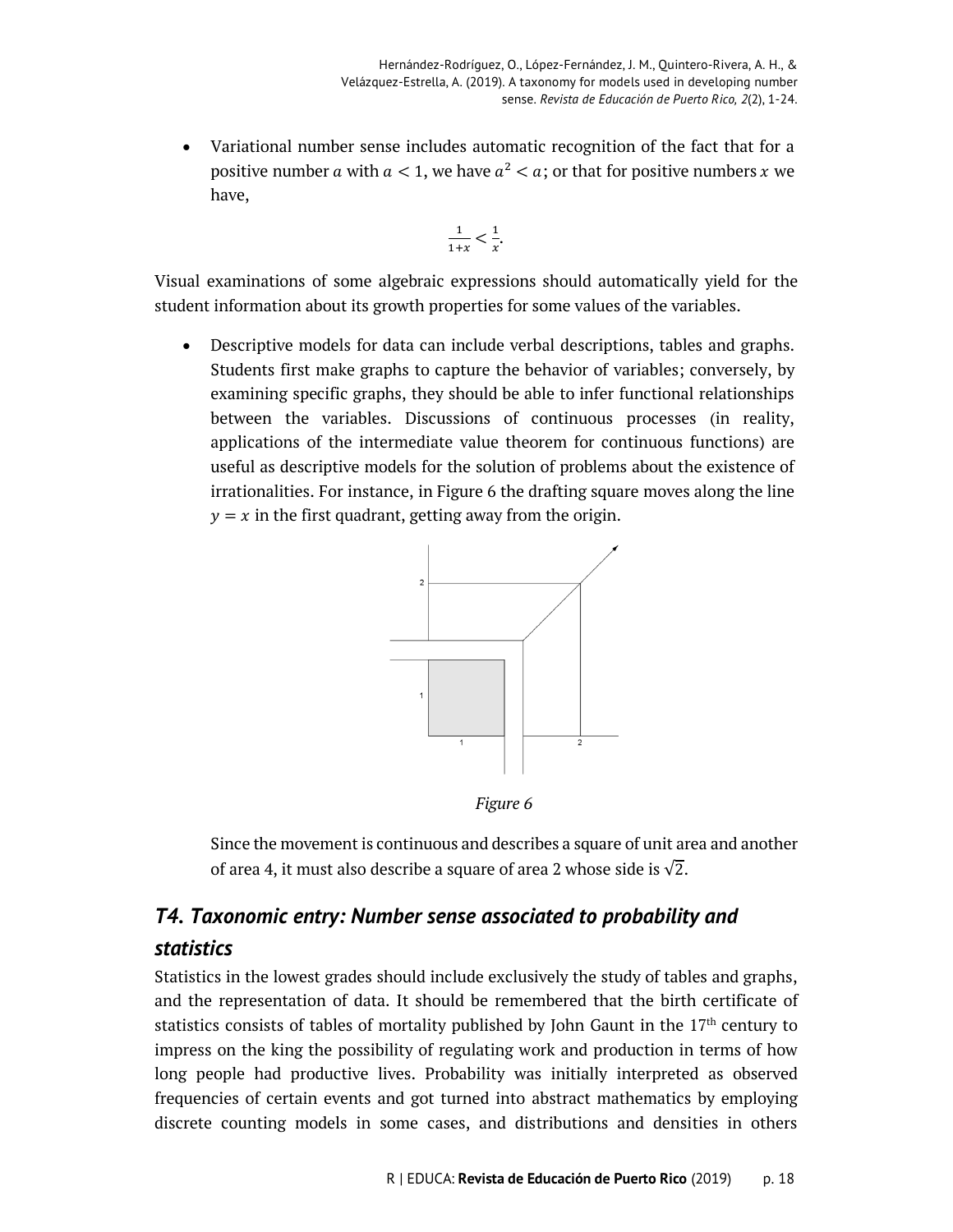(probabilities that are discrete or have a "continuous part"). Some aspects of the historical and didactical phenomenologies of probability and statistics are presented in Freudenthal (1973). He remarks that with the availability of functions, it is possible to make significant strides in the mathematization of probability. Also, there are obvious elements of numerical sense related to the nature of data whose measures of central tendency we know because they are given, or by the application of results like the law of large numbers or the central limit theorem. In the latter case we offered an example related to the normal distribution as a limiting situation of bernoullian probability distributions.

- Discrete probability starts with prospective models to count efficiently. This progresses into situations in which geometrical probability is used to calculate frequencies. Finally, the general situation gets described by distribution and density models.
- Estimation and probability are similar to one another with respect to number sense, although their mental actions to get probability estimates and estimations are quite different. Nevertheless, both categories of number sense address the mathematical question where a determinate answer is impossible or, plainly, unknown.

## *T5. Taxonomic entry: Number sense associated to estimation*

Estimation is seldom a central topic of discussion in the RME literature. Our tenet is that it uses the same models as the other taxonomic entries for number sense, except that in the context of estimation, determinate models are used but without exact information, that is, with approximate information. The only exception to this is, of course, probability, which provides estimated answers to contextual situations that do not admit definite answers. Granted, this presumably imposes particular research methodologies for determining the verticalization attained as such descriptive models turn into prospective ones. In this situation, the mathematization of the process of estimation has to be sorted out from the vertical mathematization that stems from the original deterministic model. An example is presented to illustrate the point.

• The following is an illustration on a first grade book that intends to engage students in a conversation about how to count objects in a toy shop (Figure 7). The diagram shows two kids looking at some displays in the store. Students are asked, in one case for the number of teddy bears, and in the other for the number of toy cars.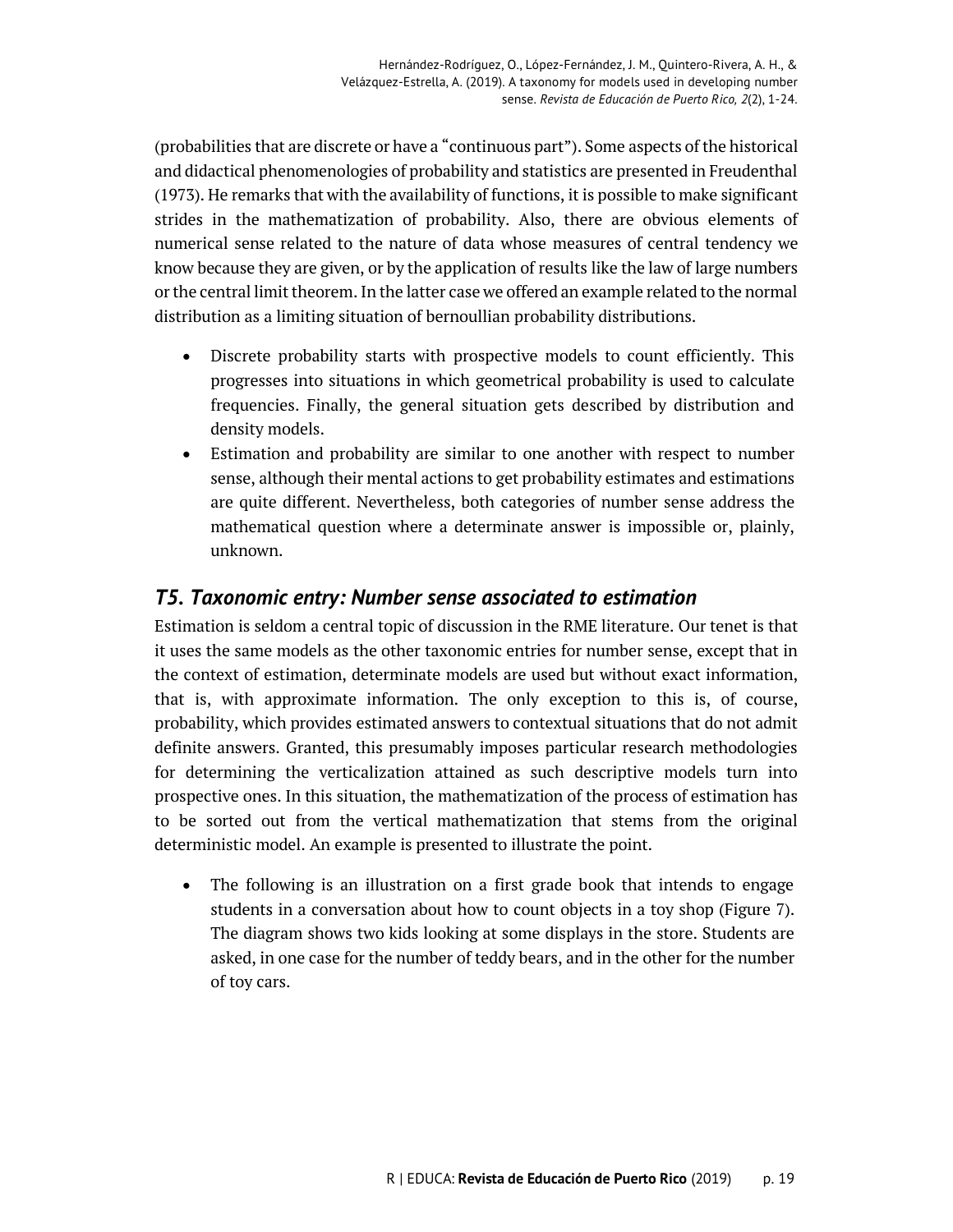Hernández-Rodríguez, O., López-Fernández, J. M., Quintero-Rivera, A. H., & Velázquez-Estrella, A. (2019). A taxonomy for models used in developing number sense. *Revista de Educación de Puerto Rico, 2*(2), 1-24.



*Figure 7.* Courtesy *Asking About Life* (2nd. ed., p. 394), by Allan Tobin & Jennie Dusheck.

For the purposes of counting, we can ask the indicated questions and expect an answer under the assumption that what the students cannot see follows the same pattern as what in fact they can see. But if we don't assume this, then the problem does not have a uniquely determined answer, and thus it is an estimation problem. In counting, the students argued for a pattern that applies to what they don't see, while in the estimation problem they have to think of lower and upper bounds for the objects they cannot see.

#### **Conclusion**

Originally, our interest for embarking on our research on number sense came about as an attempt to better comprehend the difficulties students experience in the construction of the fundamental notions needed to understand functions and calculus. Our observations evidenced the fact that they had shortcomings in grasping algebraic order of the real numbers, the density of the rational numbers, and the properties of the usual operations in the different numerical systems. Our first approach to this problem was to try to measure the number sense skills entering students to the university brought with them from high school. Upon revising the pertinent literature, we found that the construct of number sense was introduced in the 1980s, and even today the notion can still be better defined. Similarly, we found that the corresponding research questions and the associated theoretical frameworks were not well established or agreed on. In 1989 the National Science Foundation sponsored the Conference on the Foundations for Research on Number Sense and Related Topics mentioned before and, as we have seen, the results did not improve significantly the state of the research on this subject. As these difficulties and subsequent developments confirm, mathematics education research has been unable to give satisfactory answers to questions related to what is number sense, how do we measure and assess it, how do we teach it at school, how it is linked to mental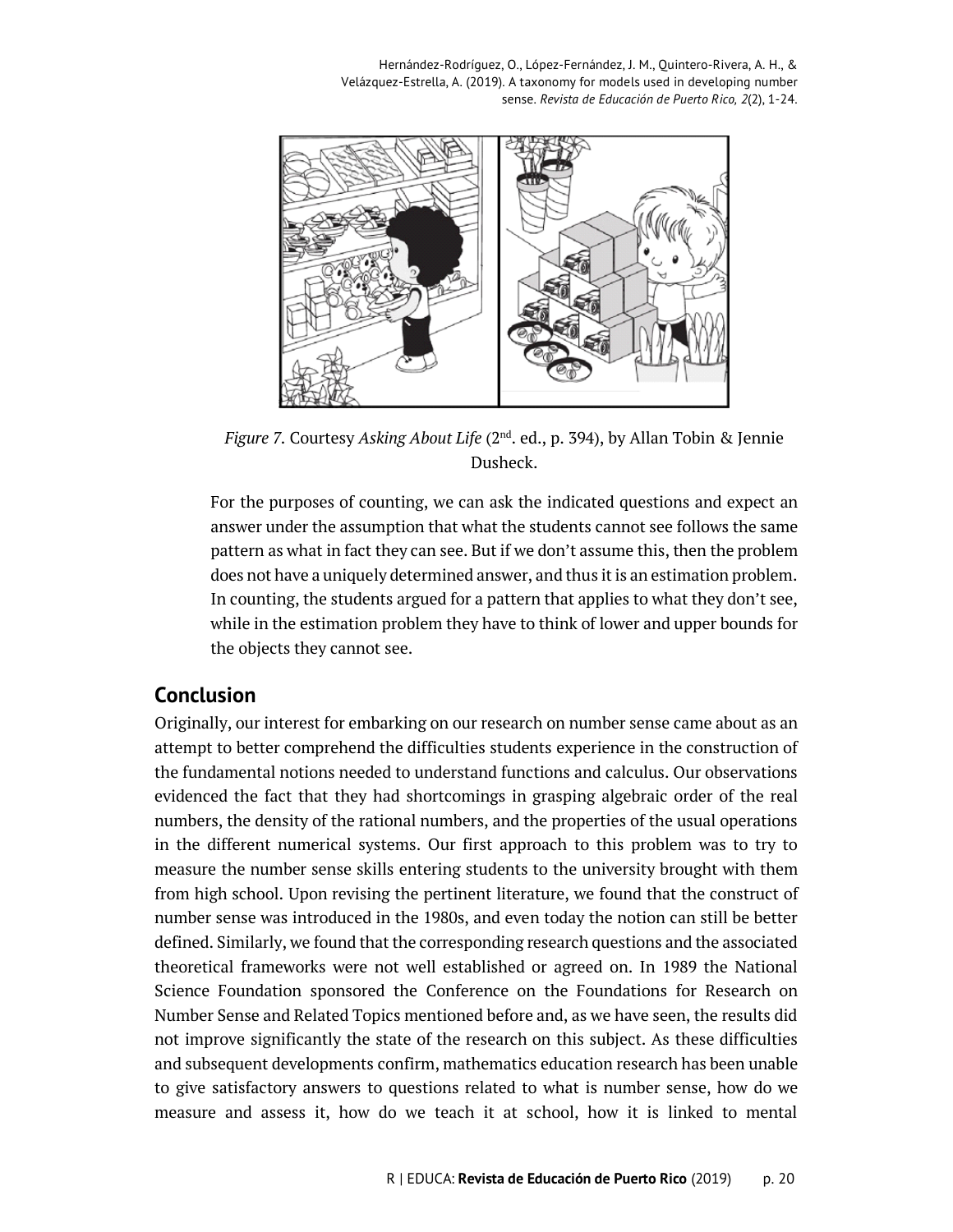computation and estimation, and what research frameworks could be regarded as more convenient to carry out research on this matter.

In this work, we propose RME as the appropriate theoretical framework for number sense research, coupled with a taxonomy of all descriptive and prospective models of RME, with the aim to identify within each of them the elements of verticalization and automatization that get to be incorporated into mental structures that we would identify as part of what we call number sense. This approach can give a view of the curricular contents of mathematics education in terms of the expectations by grade of number sense skills attainment. This will give teachers a more realistic and productive view of the curriculum.

RME underscores need to revisit and reflect on the topics in order to accomplish vertical mathematization, reaching higher levels of understanding in specific mathematical areas. Treffers (1991b, p. 24) refers to this point precisely, and remarks that verticalization occurs over long periods of time and revisiting mathematical themes along the different stages of education. Apropos of the role of models, this implies that the models of mathematics education get progressively verticalized in the process of developing higher order levels of understanding and abstraction. Implicit in this verticalization, there are automatization elements on features of structural model, as well as of mental processes. Such automatization empowers students to add to their knowledge efficiently as they are able to muster the automatized resources and use them as basic or given elements in the subsequent use of models to *describe* new mathematical situations. It behooves researchers to describe, in more precise terms, the process of verticalization in the didactics of mathematics and how this process adds to the appropriation and automatization of mathematical knowledge. Our taxonomy could result useful in the realization of this work.

The data collected is limited to students of the pre-calculus course at UPR-Rio Piedras Campus; this can be considered a limitation of this study. However, the theoretical foundation allows us to ensure that the proposed taxonomy is applicable to all educational levels. Even more, we consider imperative the inclusion of the issues of numerical sense, as proposed, in the intermediate and higher-level school curricula.

#### **References**

**Cobb. P.** (2000). Conducting teaching experiments in collaboration with teachers. In A. E. Kelly, & R. Lesh (Eds.), *Handbook of research design in mathematics and science education* (pp. 307- 334). Mahwah, NJ: Lawrence Erlbaum Associates.

**De Lange, J.** (2003). Mathematics for literacy. In B. L. Madison (Ed.), *Quantitative literacy: Why numeracy matters for schools and colleges?* (pp. 3-6). Princeton, NJ: The National Council on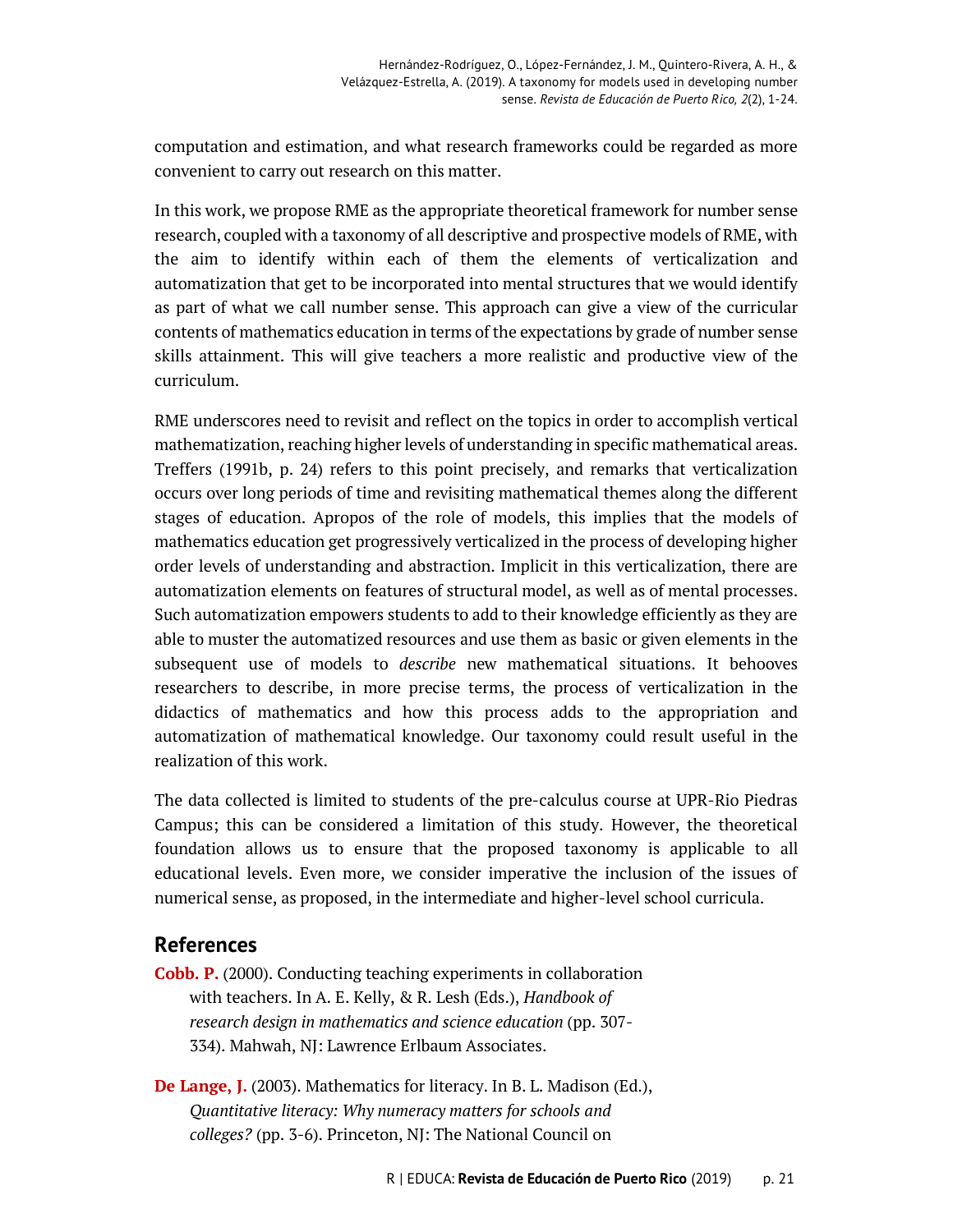Education and the Disciplines. Available at: http://www.maa.org/sites/default/files/pdf/QL/WhyNumeracyM atters.pdf

- **Gravemeijer, K. P. E.** (1994a). *Developing realistic mathematics education*. Utrecht, Netherlands: CD-ß Press Freudenthal Institute.
- **Gravemeijer, K. P. E.** (1994b). Educational development and developmental research in mathematics education. *Journal for Research in Mathematics Education, 25*(5), 443-471.
- **Freudenthal, H.** (1973). *Mathematics as an educational task*. Dordrecht, Netherlands: Kluwer Academic Publishers.
- **Freudenthal, H.** (1983). *Didactical phenomenology of mathematical structures.* Dordrecht, Netherlands: D. Reidel Publishing Company.
- **Freudenthal, H.** (1991). *Revisiting mathematics education: China lectures*. Dordrecht, Netherlands: Kluwer Academic Publishers.
- **Freudenthal, H.** (1999). *Didactical phenomenology of mathematical structures*. Dordrecht, Netherlands: Reidel Publishing Company.
- **Kieren, T. E.** (1980). The rational number construct: Its elements and mechanisms. In T. E. Kieren (Ed.), *Recent research on number learning* (pp. 125-150). Columbus, Ohio: Information Reference Center, Ohio State University. (ERIC Document Reproduction Service No. ED212463).
- **Kindt, M.** (2004). *Positive algebra: A collection of productive exercises*. Utrecht, Netherlands: Freudenthal Institute.
- **Kindt, M.** (2009). Re(j)alistic math: On the occasion of ten years Isfahan Mathematics House. *Nieuwe Wiskrant, 28*(4), 41-45. Available at http://www.fi.uu.nl/wiskrant/artikelen/284/284juni\_kindt.pdf
- **Kindt, M., Dekker, T., & Burrill, G.** (2006). *Algebra rules!* Chicago, IL: Encyclopædia Britannica.
- **Marshall, S.** (1989). Number sense: Retrospective paper. In J. T. Sowder & B. P. Schapelle (Eds.), *Establishing foundations for research on number sense and related topics: Report of a*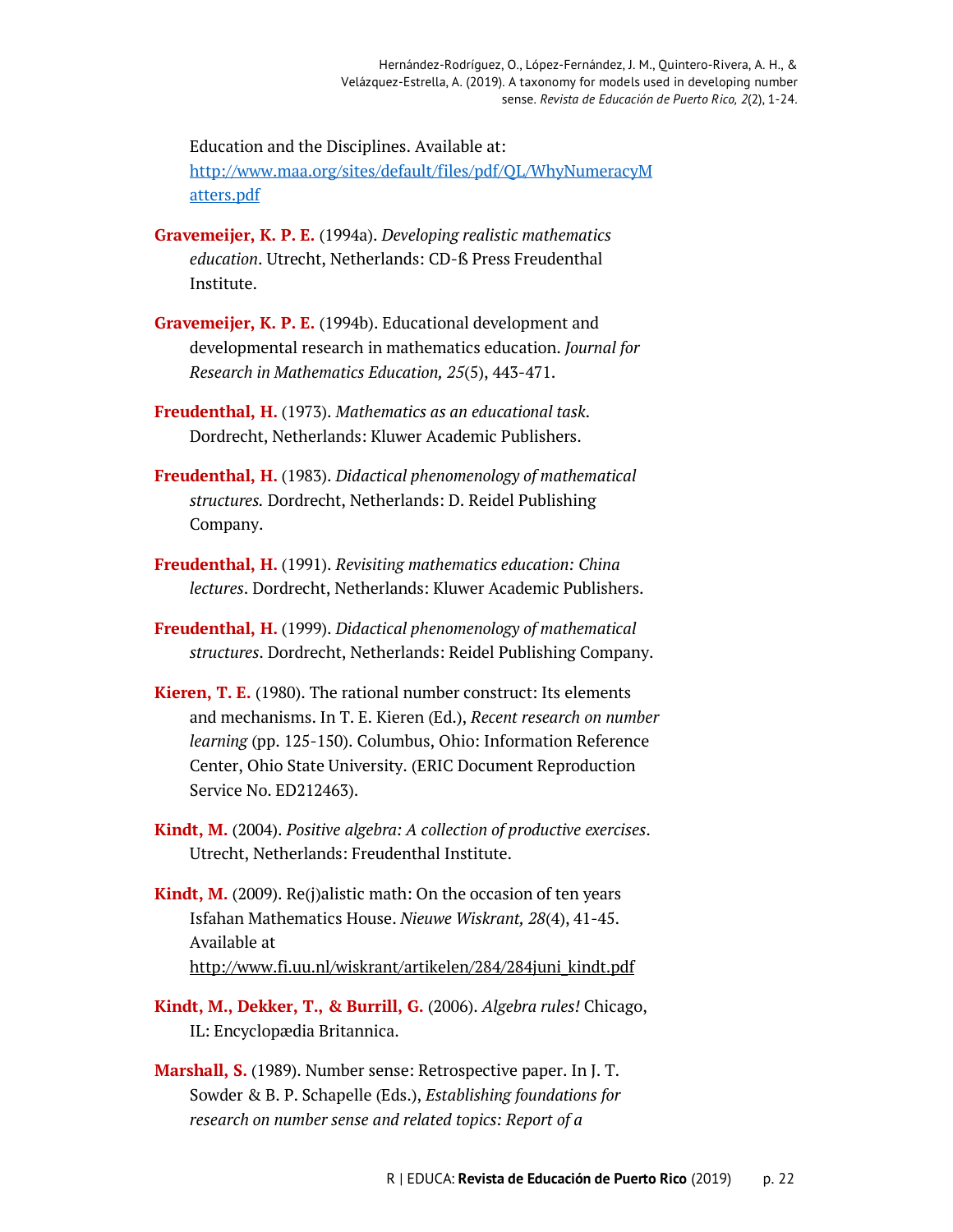*Conference* (pp. 40-42). San Diego, CA: National Science Foundation ERIC document ED317413.

**Organisation for Economic Co-operation and Development.**

(2012). *PISA (2012) Mathematics framework.* Paris: Author. Available at http://www.oecd.org/pisa/pisaproducts/46961598.pdf

- **Resnik, L.** (1989). Defining, assessing and teaching number sense. In J. T. Sowder & B. P. Schapelle (Eds.), *Establishing foundations for research on number sense and related topics: Report of a Conference* (pp. 35-39). San Diego, CA: National Science Foundation ERIC document ED317413.
- **Sowder, J. T., & Schapelle, B. P.** (Eds.). (1989). *Establishing foundations for research on number sense and related topics: Report of a Conference*. San Diego, CA: National Science Foundation. ERIC document ED317413.
- **Steen, L. A.** (2001). *Mathematics and democracy: The case for quantitative literacy.* Washington, DC: The National Council on Education and the Disciplines.
- **Steen, L. A.** (2004). *Achieving quantitative literacy: An urgent challenge for higher education.* Washington, DC: The Mathematical Association of America.
- **Streefland, L.** (1991). Fractions in realistic mathematics education. A paradigm of developmental research. Dordrecht, Netherlands: Kluwer Academic Publishers.
- **Tall, D.** (1991). The psychology of advanced mathematical thinking. In D. Tall (Ed.), *Advanced mathematical thinking* (pp. 3-21). Dordrecht, Netherlands: Kluwer Academic Publisher.
- **Treffers, A.** (1991a). Realistic mathematics education in the Netherlands, 1980-1990. In L. Streefland (Ed.), *Realistic mathematics education in primary school.* Utrecht, Netherlands: CD-ß Press / Freudenthal Institute, Utrecht University.
- **Treffers, A.** (1991b). Didactical background of a mathematics program for primary education. In L. Streefland (Ed.), *Realistic mathematics education in primary school.* Utrecht, Netherlands: CD-ß Press / Freudenthal Institute, Utrecht University.